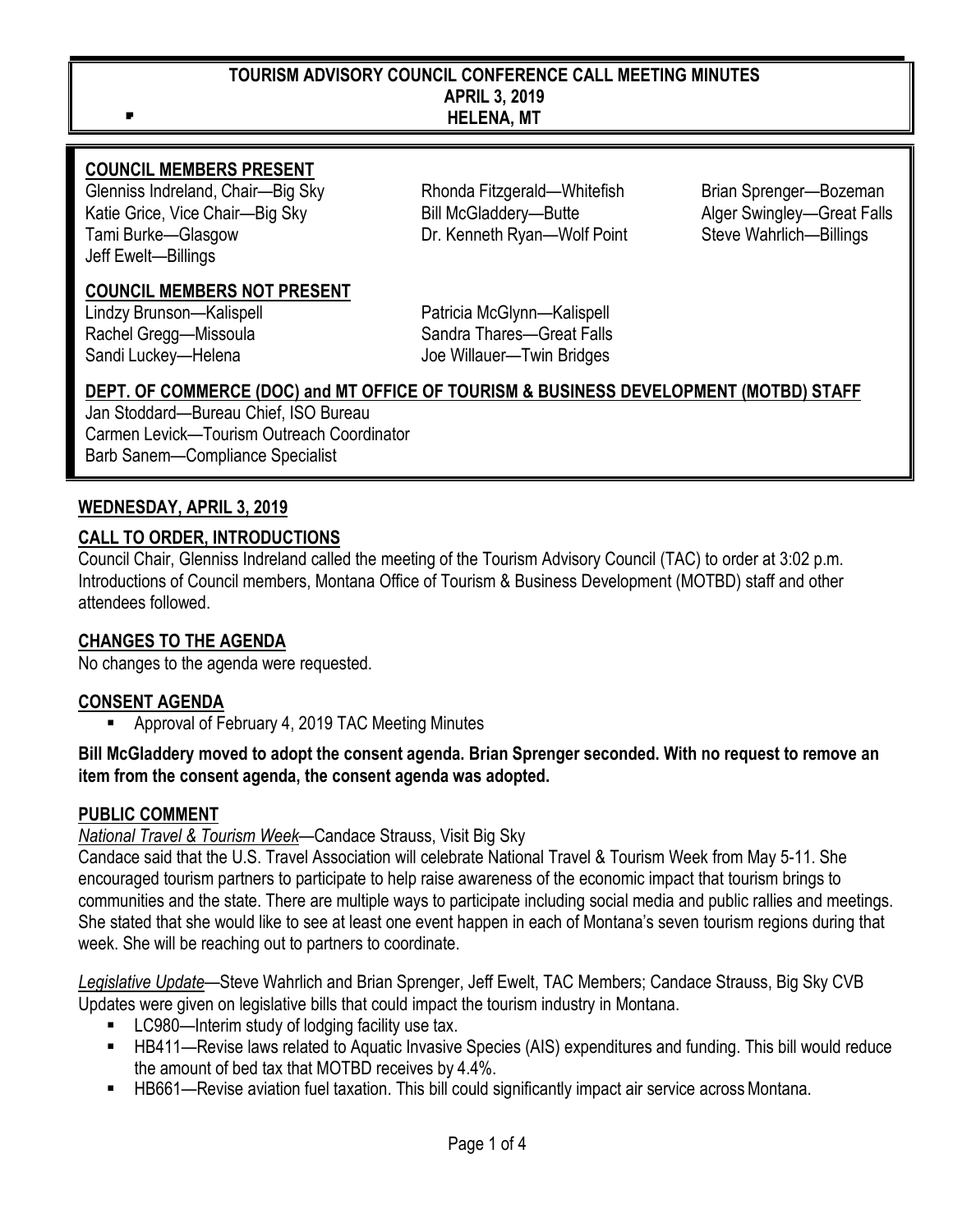- SB338—Provide for construction of the Montana Heritage Center and create museum grants. This bill proposes to increase the bed tax by 1% and use those funds for this purpose.
- SB241—Allow increased resort tax for infrastructure.

## **COMMITTEE REPORTS BY RESPECTIVE CHAIRS**

## **Executive Committee**—Glenniss Indreland, Chair

Glenniss gave a recap of the TAC Executive Committee conference call which was held on Wednesday, April 3. Items of discussion included:

- Review of the recommended changes and updates to the Rules & Regulations for Regions and CVBs
- Review changes to the TAC Operating Policy. Glenniss said that one thing the revised document will aspire to do is combine the three separate documents (TAC Operating Policy, TAC Job Descriptions and TAC Committee Definitions and Responsibilities) into one cohesive document to be the TAC Operating Policy. Glenniss reviewed the proposed changes to the TAC Operating Policy. (Note: *See Attachment A to read full document with proposed changes to the TAC Operating Policy*) Discussion followed.
	- *Section 4—Election of Officers*: Rhonda Fitzgerald noted that she would discourage a limit of terms for officers as there have been circumstances in the past that made it necessary for one or both officers to continue for another term or two.
	- *Section 4—Election of Officers*: Glenniss Indreland and Rhonda Fitzgerald also noted that language regarding a nominating committee needs to be added to this section.
	- *Section 6—Job Description*: Rhonda Fitzgerald suggested that the section on line "f" reads "*Gets to know other Council members and builds a collegial working relationship"* deleting the portion that says, "*that contributes to consensus*". Tami Burke echoed what Rhonda said to just put a period after the word relationship.
	- *Section 7—Committees*: Rhonda Fitzgerald stated that under line "a" for Executive Committee, there needs to be some wordsmithing as it states that the committee shall be composed of a minimum of four members but names the current Chair, Vice Chair, two most recent past Chairs and two members currently serving on the Council which totals a minimum of six people. She also commented that there aren't always two recent Chairs serving on the Council.
	- *Section 7—Committees*: Glenniss Indreland stated that the Rules & Regulations will now be a separate committee from the Marketing Committee.
	- *Section 13—Travel Reimbursement*: Glenniss Indreland reminded the Council that when traveling, they will only be reimbursed for the state per diem lodging rate. If they choose to book lodging outside the arranged room block that is above the negotiated rate, they will be responsible for the difference. If they are traveling for a meeting and require additional lodging due to distance or other circumstances, they need to request the state government rate. MOTBD staff stated that they are happy to negotiate the rate in advance if needed. Rhonda Fitzgerald asked how to correctly submit expenses for car rentals and fuel as there is a group from her area that normally car pools for the TAC meetings. MOTBD staff said that they will check with the Department of Commerce accounting staff and report back at the June meeting.

Glenniss asked for any other feedback regarding the TAC Operating Policy to be directed to her. A finalized draft copy will be sent to the Department legal counsel for review. Once approved, it will be sent to the Council and moved forward to be adopted at a future meeting.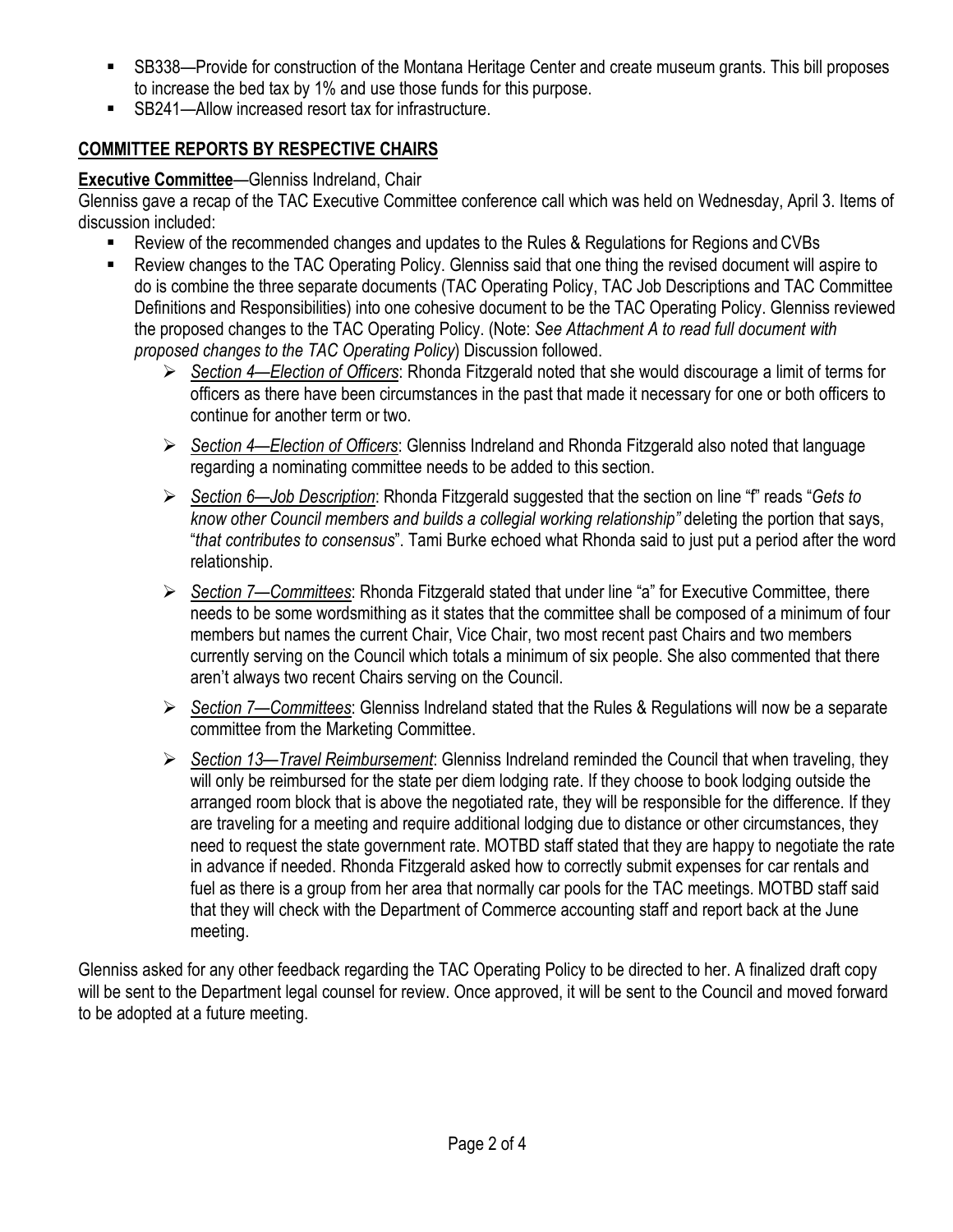## **Marketing Committee Updates**—Katie Grice, Chair

### *Rules & Regulations Changes and Updates*

Katie reviewed the proposed changes for the Rules & Regulations for the Regions and CVBs. Once approved, it will go through a public comment period and legal review before being sent through the official process for changes. (Note: *See Attachment B to read summary of proposed changes to the Rules and Regulations for the Regions and CVBs*) Discussion followed.

- *Section 7.3—Eligible Marketing Expenditures*: Discussion asked for clarification of Sub Section 8: "Publicity and marketing personnel costs can include gross wages for hours worked and employer state and federal taxes." Questions raised asked if employer paid benefits including paid time off would be included under this item or if it would come out of administrative costs. Agreement was made that the wording would be changed to include it under marketing expenditures for marketing personnel only. Other staff would still be taken out of the administrative budget. Katie Grice will confirm with MOTBD staff to make sure that it is correct.
- *Section 7.3—Eligible Marketing Expenditures*: Discussion of Sub Section 17: "Computer and audiovisual equipment for implementation of a marketing method." MOTBD staff clarified that if there is a purchase of equipment or software under marketing expenses, the organization will need to prove that it is specifically for marketing purposes. Example given was that if the organization purchased the latest version of QuickBooks, that would need to be an administrative expense but if they are purchasing software or a device to help track a marketing method that could be done under marketing expenditures. Agreement was that this item would be scenario based and could be difficult to define.
- *Section 15.2.21—Convention Promotion and/or Events Recruitment*: This section includes language that would allow organizations to use lodging facility use tax revenues for the recruitment of conventions and events including those originating within the State of Montana.

## *June 10-11, 2019 Region and CVB Marketing Plan Presentations*

Katie reviewed the format for the Region/CVB marketing plan presentations at the June 10-11, 2019 TAC meeting. The main change is that the organizations will not be required to bring their entire trade show booth. There will be space available around the perimeter of the meeting room for them to showcase their creative materials, but presentations will all be done at the front of the room. Instructions and guidelines will be sent to the Regions and CVBs, so they know what the expectations are.

### *Change in Eligibility for the Sidney CVB*

Glenniss Indreland announced that due to decreased bed tax collections, the Sidney CVB no longer meets the requirements to qualify to receive bed tax funding as a CVB. Jan Stoddard clarified that the Sidney CVB will have the opportunity to revise their existing budget and marketing plan which will need to be reviewed and approved by the TAC. Once approved, their contract will be amended to allow them to use the funds that they have already collected by June 30, 2020.

#### **Rhonda Fitzgerald moved to approve the change in status for the Sidney CVB with an amended contract and marketing plan to be completed by June 30, 2020. Glenniss Indreland seconded.** Discussion followed.

Bill McGladdery commented that in a situation a few years ago when the Havre CVB lost their funding, the money was reverted to the Central Montana Tourism Region. He asked why this funding was not being reverted to the Missouri River Country Tourism Region. Jan Stoddard stated that in discussions with the Department of Commerce legal staff, it was determined that although the Sidney CVB will stop receiving funding on July 1, 2019, they are still eligible to spend the funding collected through June 30, 2019 through an amended contract. **With no further discussion, motion passed.**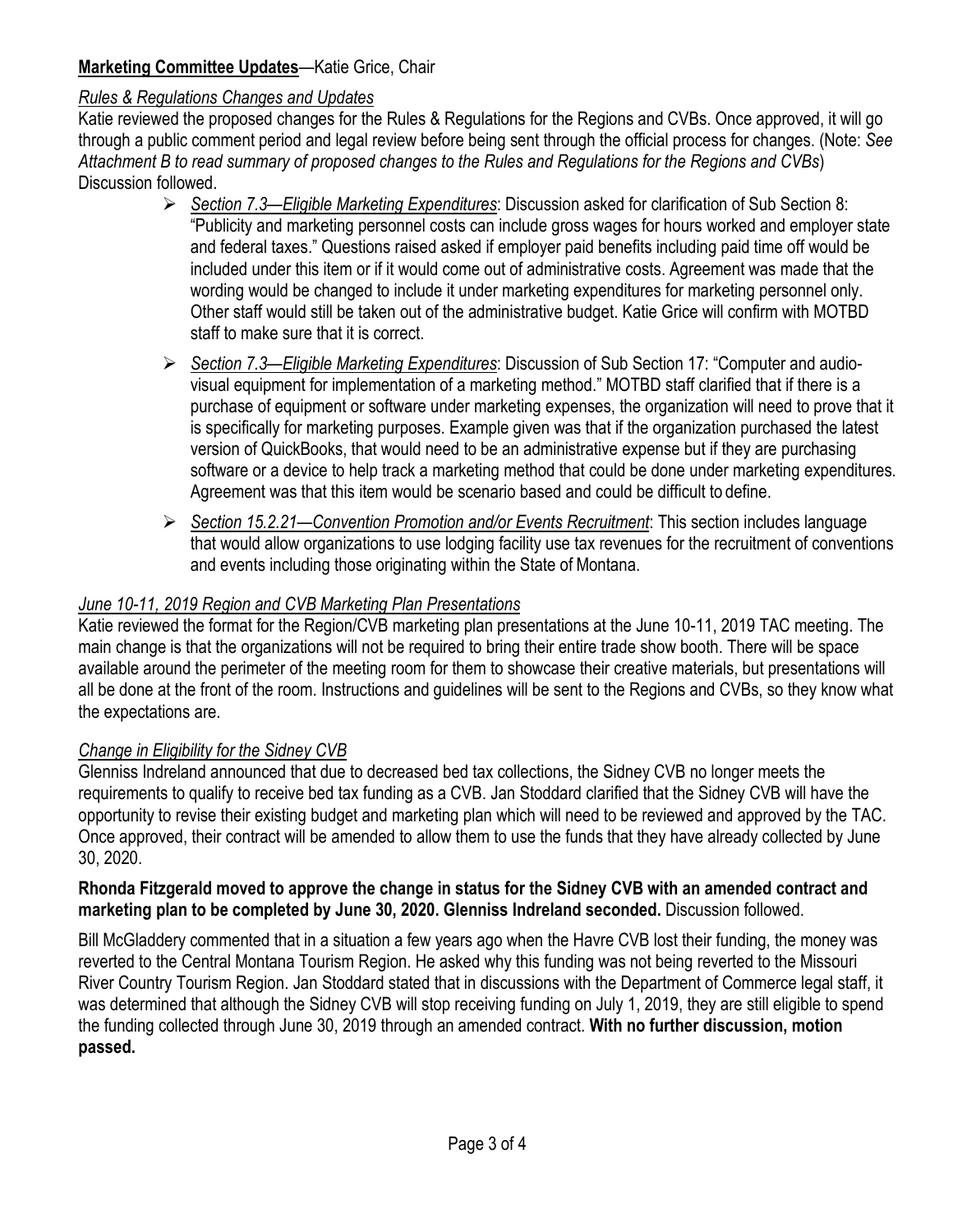## **MONTANA HERITAGE COMMISSION REPORT**—Jeff Ewelt, TAC Member

Jeff gave an overview of the Montana Heritage Commission which manages the historic sites of Virginia City, Nevada City and Reeder's Alley in Helena. He announced that they will be doing a ribbon cutting on June 7, 2019 at noon for the new Village Pump Gas Station & Visitor Center in Virginia City. While the gas pumps are vintage, they will accept credit cards and will be accessible 24 hours per day.

**STATE PARKS SCORP MEETING REPORT**—Joe Willauer, TAC Member Joe was unable to attend the conference call, so no report was given.

**EASTERN MONTANA INITIATIVE**—Jan Stoddard, Industry Services & Outreach Bureau Chief, MOTBD Jan gave an update on the Eastern Montana Initiative which is a program designed to develop sustainable, long- term solutions to declining bed tax dollar collections is designated areas. Bill McGladdery commented that since MOTBD is putting money behind this project and asked if communities such as Miles City, Sidney, other CVBs or Regions would be given direction in how to utilize expenditures for their marketing plan for next year. Pros and cons of radio and newspaper advertising in rural areas were discussed. Emphasis was placed on utilizing data and numerical measurements for method evaluations and accountability in demonstrating bed tax dollars are being spent responsibly. While details of State joint ventures may not be known at the time marketing plans are due, numerous organizations budget for that method in advance. Jan clarified that there have been five zones defined for the project and that team of staff and partners for the Eastern Montana Initiative will not have the ability to dictate how the organizations spend their marketing dollars. She said oversight of the Region/CVB marketing plans and budgets falls under the purview of theTAC.

In the first round of meetings with the five zones, the short-term goal is to utilize existing product and assets to encourage visitors to stop and explore as they are passing through these areas. The second phase of the project will entail collaborative destination development projects and working with communities that are ready to expand, manage and maintain their tourism product moving forward. Comment was made that the TAC should let those communities know that there is an expectation for them to joint venture and work with MOTBD when possible so there is consistency in the messaging.

### **ADJOURNMENT**

**Steve Wahrlich moved to adjourn the meeting. Tami Burke seconded. Motion passed. The meeting was adjourned at 5:21 p.m.**

### **UPCOMING TAC MEETINGS**

- June 10-11, 2019—Helena (Helena Regional Airport)
- October 7-8, 2019—Helena (Location TBD)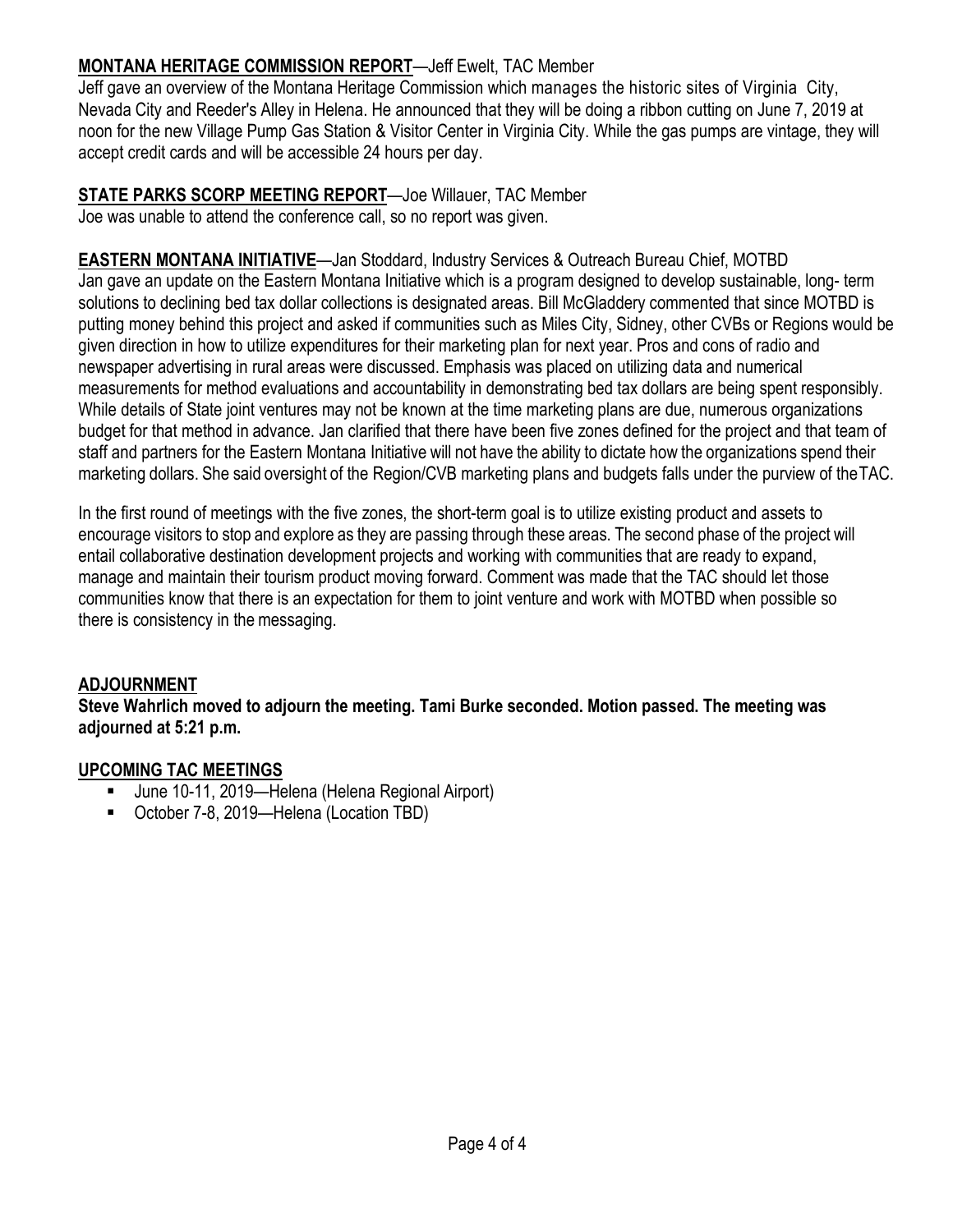#### **Attachment A**  $Red$  highlights = from past Yellow highlights = suggested updates for discussion

#### **DRAFT April 2019 v.1**

#### **MONTANA TOURISM ADVISORY COUNCIL OPERATING POLICY**

1. **NAME:** TOURISM ADVISORY COUNCIL: (TAC or the Council) is part of the executive branch of Montana state government through the Montana Department of Commerce, Helena, Montana. The Governor is the Chief Executive Officer of the executive branch of state government and is charged with formulating and administering the policies of the branch, including budget policies and priorities. The Governor has the power to resolve any policy conflicts within the executive branch pursuant to Section 2-15-103, MCA.

The Council members are appointed by the Governor pursuant to Section 2-15-1816, MCA. The Department of Commerce provides staff for the Council, through Montana Office of Tourism and Business Development, (MOTBD) Industry and Outreach Services Bureau, (ISO) and is authorized to adopt such rules as may be necessary to implement and administer Section 2-15-1816, MCA. The main point of contact for the Council is ISO Bureau Chief, but should a Council member wish to communicate directly with other Bureaus, Division Administrator, or Director of Commerce, the Council Chair shall be included in correspondence.

All communication from the Council to the Governor's Office shall be made through the Director of the Department of Commerce. The communication can be made informally (e.g., ISO staff can convey request by telephone or e-mail to the Director, who in turn will communicate with the Governor's Office) and should explain the substance of the communication and how it relates to the Council's subject area.

- 2. **PURPOSE:** Pursuant to Section 2-15-1816, MCA, the purpose of the Council is to:
	- a. oversee distribution of funds to regional nonprofit tourism corporations for tourism promotion and to nonprofit convention and visitors bureaus in accordance with **Title 15, chapter 65, part 1**. *This task is accomplished by reviewing and approving marketing plans and marketing method evaluation reports in accordance with the Rules and Regulations established by the Council and reviewed bi-annually.*
	- b. advise the department of commerce relative to tourism promotion:
	- c. advise the governor on significant matters relative to Montana's travel industry;
	- d. prescribe allowable administrative expenses for which accommodation tax proceeds may be used by regional nonprofit tourism corporations and nonprofit convention and visitors bureaus;
	- e. direct the university system regarding Montana travel research; *This task is accomplished by soliciting, evaluating and approving research projects*

Tourism Advisory Council Operating Policy DRAFT 5/15/19 5/15/19 page 1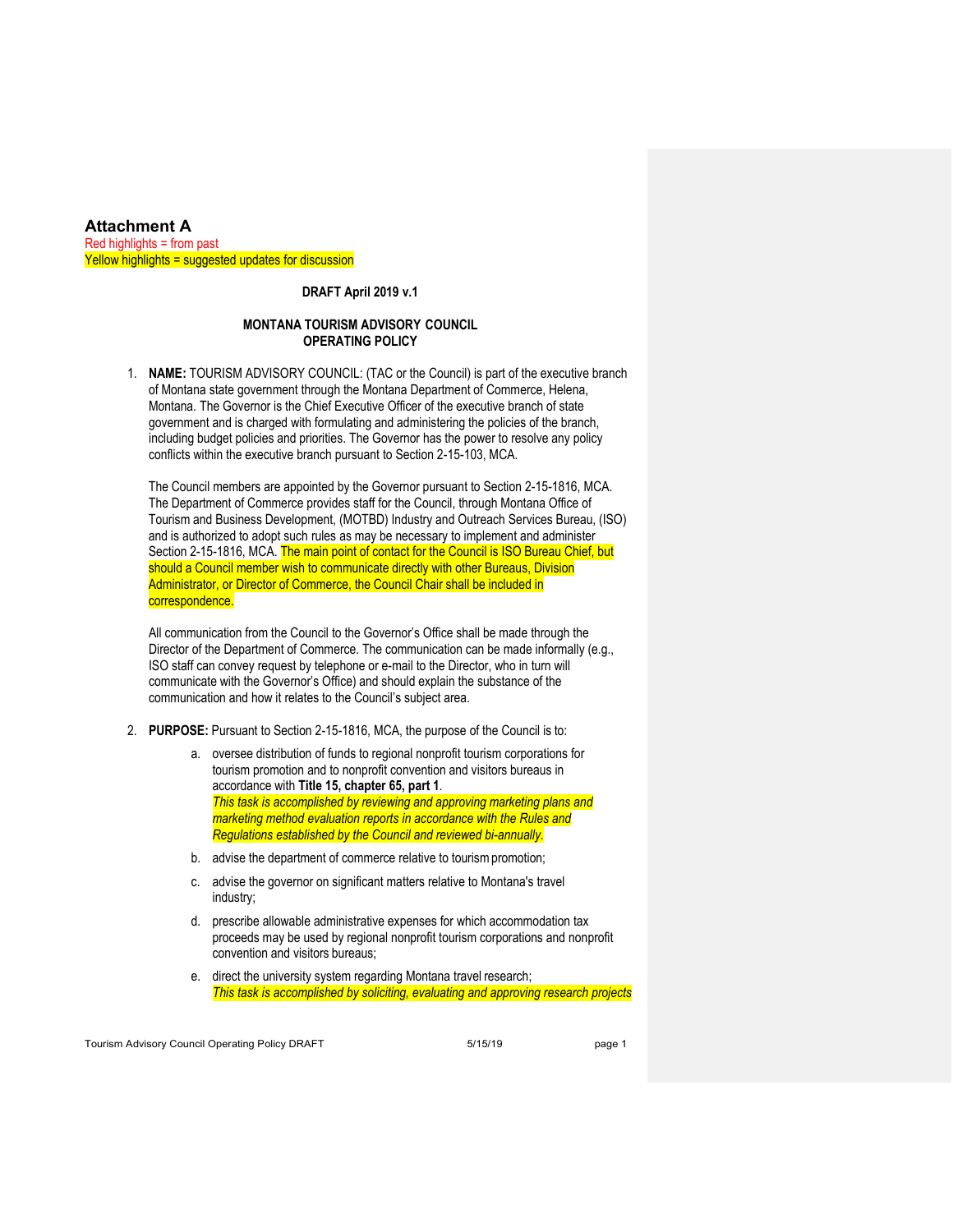*to be executed within the budget established by MCA 15-65-121 item 2-b for the Institute for Tourism and Recreation Research (ITRR).*

- f. approve all travel research programs prior to their being undertaken;
- g. encourage regional nonprofit tourism corporations to promote tourist activities on Indian reservations in their regions.
- h. The Council may modify the tourism regions established by executive order of the Governor.

#### responsibility?

4.3. **COMPOSITION:** Pursuant to Section 2-15-1816, MCA, the Council consists of not less than twelve (12) members appointed by the Governor from Montana's private sector travel industry and includes at least one member from Indian tribal governments and representation from each tourism region. Any vacancy on the commission shall be filled in the same manner as the original appointment. Members of the Council shall serve staggered 3-year terms, until resignation or replacement at the discretion of the Governor. Members may re-apply at the end of each term for an unlimited number of terms.

5.4. **ELECTION OF OFFICERS:** At the first meeting of the fiscal year (fall meeting), a Chair and Vice Chair shall be elected by the Council from its current members and take office. The Chair shall preside at all Council meetings and hearings, call special meetings, and perform the duties normally conferred by parliamentary usage on such presiding officer and other such duties as may be properly prescribed. In the absence of the Chair, the Vice Chair shall perform the duties of the presiding officer. Should the Chair position become vacant for any reason, the Vice Chair will complete the remainder of the Chair's term. Should the Vice Chair position become vacant for any reason, such office shall be elected at the next regularly scheduled meeting of the Council. At the last meeting of the fiscal year, if the current Chair's Council term is expiring, he/she shall either serve until replaced or resign and be replaced by the Vice Chair until election. Limit number of terms?

6.5. **MEETINGS:** A meeting of the Council or any of its committees occurs whenever a quorum of the constituent membership of the Council, whether corporal or by means of electronic equipment, gathers to hear, discuss, or act upon a matter over which the Council has supervision, control, jurisdiction, or advisory power. (Section 2-3-202, MCA.)

- a. FREQUENCY: The Council will convene a minimum of three times annually. Additional Council meetings, including a meeting at the Governor's Conference on Tourism & Recreation, may be held at the discretion of the Council in coordination with ISO. Meeting dates shall be determined one year in advance.
- b. LOCATION: The Council shall recommend the location of the meetings and the Executive Committee will make final selection subject to budget and staffing provided by ISO. Special meetings may be called by the Chair and shall be called upon the written request of three members of the Council.
- c. NOTIFICATION AND PUBLIC PARTICIPATION: Council staff shall send, at least 72 hours in advance, written notice with the proposed agenda of any special meeting to all members. All meetings of the Council and its committees shall comply with Montana law as it applies to open public meetings and notice requirements.

Tourism Advisory Council Operating Policy DRAFT 5/15/19 5/15/19 page 2

**Formatted:** Font: (Default) Arial Narrow

**Commented [MOU1]:** Suggested list is in order of current responsibilities and duties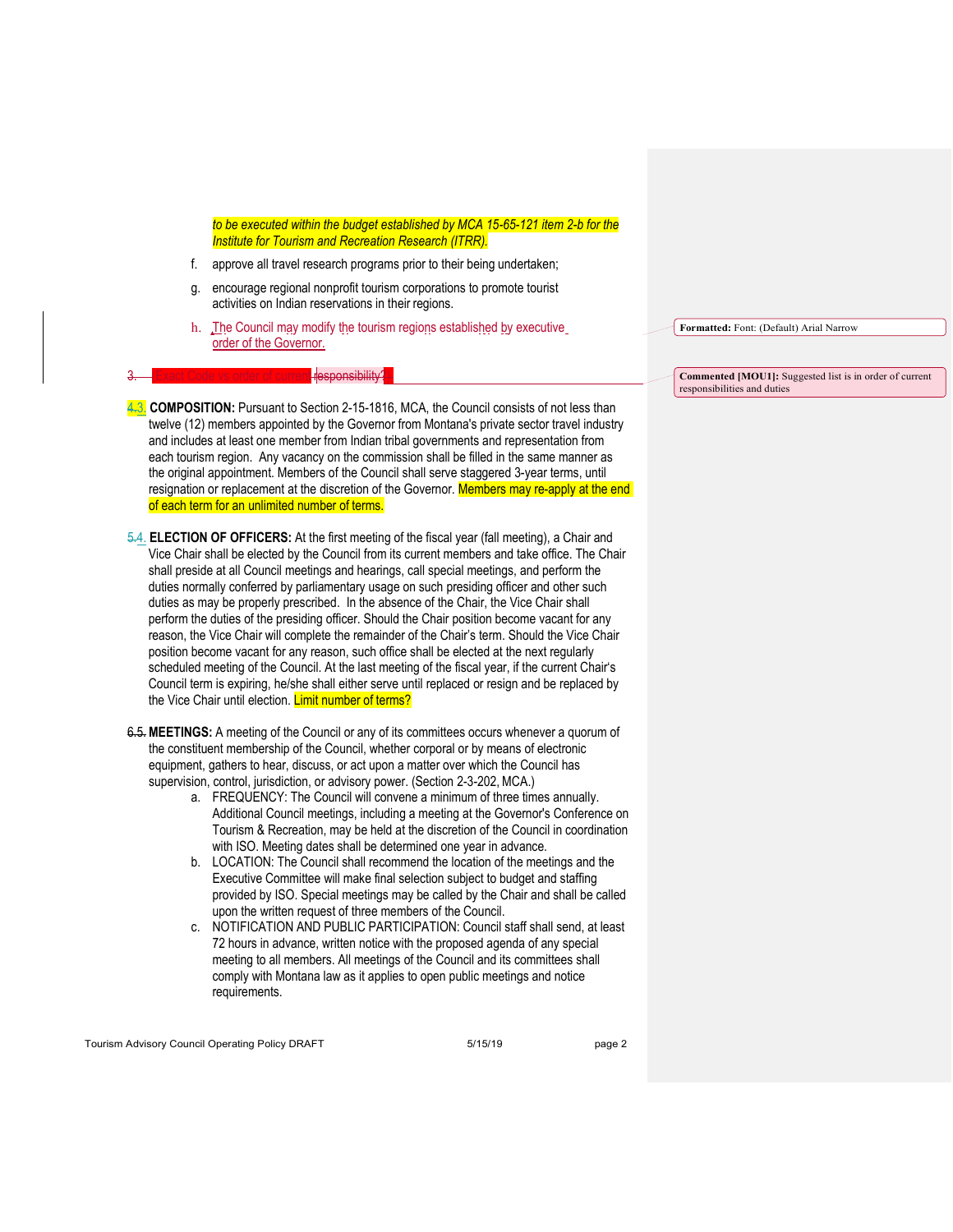- d. QUORUM AND PROCEDURE: A quorum of the Council shall consist of a majority of the members. The affirmative vote of a majority of the members present is sufficient for any action taken by the Council. The rules contained in the most current edition of Robert's Rules of Order shall generally guide the conduct of all meetings. All meetings shall be open to the public and located in a place accessible to the public, except when a discussion of the Council relates to a matter of individual privacy or litigation in which the Council is or may be a named party. (Section 2-3-203, MCA.) Staff to the Council shall take minutes of each Council meeting and make such minutes available for public inspection. (Section 2-3-212, MCA.)
- e. ORDER OF BUSINESS: The order of business at regular Council meetings shall generally follow the agenda, which is sent out 72 hours in advance, but may be modified by a majority vote of the members present. Only those items included on the agenda and that are part of the materials distributed to the Council members prior to the meeting may be acted upon at that particular meeting. New business may be introduced without prior notice only for the purpose either of Council action at a future meeting or referral to a committee or Council staff for study or consideration.
- f. PUBLIC COMMENT: Members of the public may address the Council on any matter listed on the agenda. Matters not listed on the agenda may be addressed during the period scheduled for public comment on non-agenda items.
- g. VOTING: All members who do not declare a conflict of interest shall vote; votes may be registered as aye (or yes), nay (or no), or pass (or abstain). After an initial count of votes, the Chair may provide members wishing to change their votes the opportunity to do so. In the event of a tie vote, the item shall not pass.

#### 7.6. **JOB DESCRIPTION:** Responsibilities of a Council member

- a. Regularly attends Council meetings and important related meetings. The Council meets a minimum of 3 times a year and typically holds an annual retreat.
- b. Makes serious commitment to participate actively in Council work.
- c. Has a clear understanding of the Rules & Regulations for use of the Montana Lodging Use Tax Revenue.
- d. Volunteers for and willingly accepts assignments and completes them thoroughly and on time.
- e. Stays informed about Council matters, prepares themselves well for meetings, and reviews and comments on minutes and reports.
- f. Gets to know other Council members and builds a collegial working relationship that contributes to consensus.
- g. Is an active participant in the Council's annual retreat and planning efforts.
- h. Annually attend at least 1 meeting of the Region which you represent, 2 CVB meetings, and the Governor's Conference on Tourism.
- 8.7. **COMMITTEES:** Such committees, standing or special, shall be appointed by the Chair annually or as the Council deems necessary to carry on the work of the Council. The Committees shall have the authority to present recommendations on action items to the Council, or, when authorized by the Council, take specific action on behalf of the Council. Committees shall engage staff and organizations for input on topics, but only committee members vote on recommendations to be brought before the full council.

Tourism Advisory Council Operating Policy DRAFT 5/15/19 5/15/19 page 3

**Commented [MOU2]:** Suggested change April 2018 meeting

**Commented [MOU3]:** Katie/Tami questioned. **Formatted:** Highlight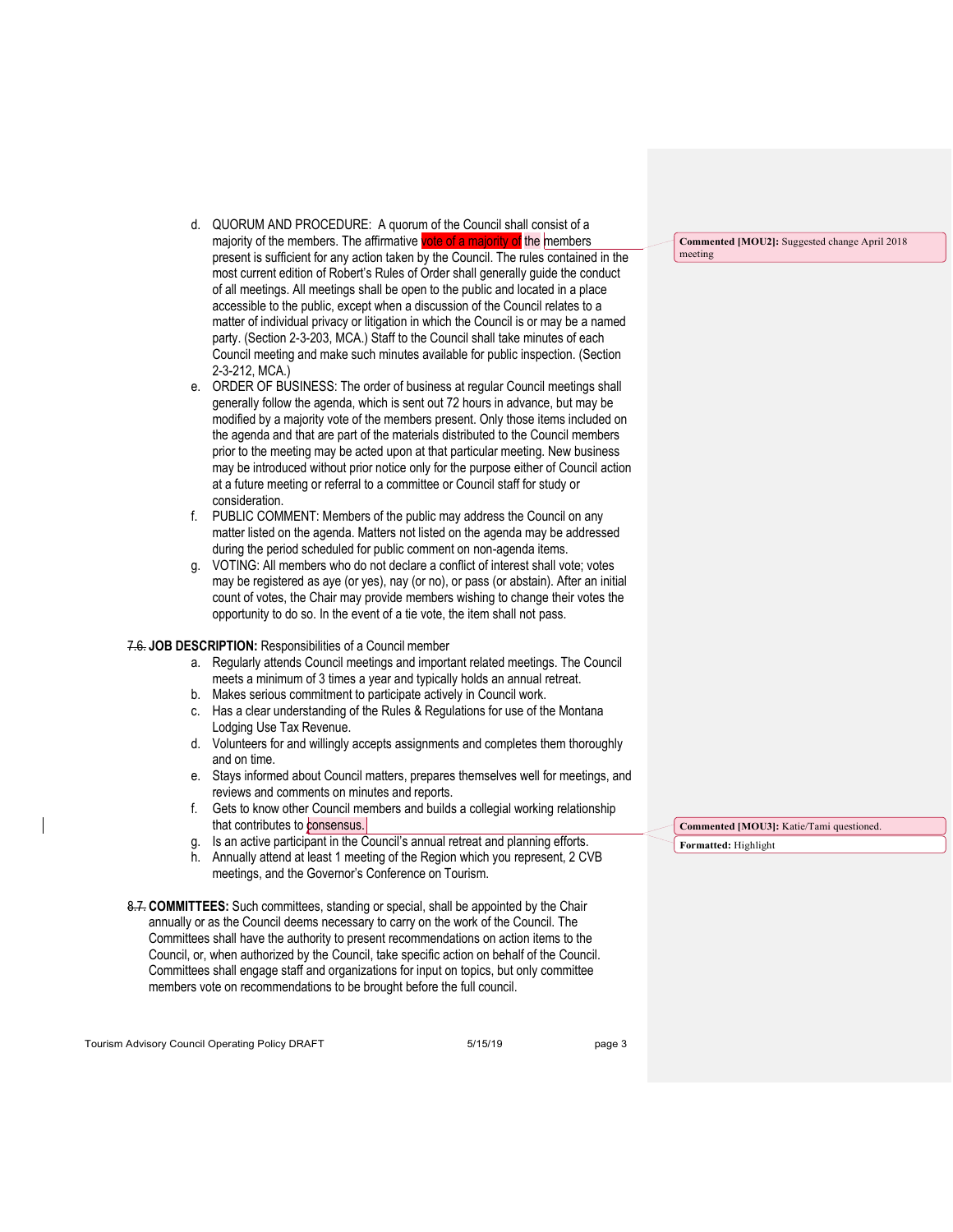In no event may the Council delegate its statutory duties, rights, or obligations to a committee. Committees may act on behalf of the full Council with a vote of approval as an agenda action item. Committee assignments shall be reviewed annually by the Chair after the first meeting of the fiscal year.

Standing Committees include Executive, Marketing, and Research. Should the need for an Ad Hoc Committee be determined by any Council member, it shall be vetted by the Executive Committee and brought before the full council at a regularly scheduled meeting for a vote.

- a. EXECUTIVE COMMITTEE shall exist to provide direction, as requested, to the ISO Bureau Chief of the Department of Commerce between Council meetings. Other Executive Committee duties include reviewing agenda items and industry topics in advance of meetings, evaluating meeting locations, identifying members for leadership roles, and nominating officers. This committee shall be appointed by the Chair and shall be composed of a minimum of four Council members to include the current Chair, the Vice Chair, two most recent past Chairs and two members currently serving on the Council. The Chair shall serve as an ex-officio member on all committees.
- b. MARKETING COMMITTEE DUTIES & PROCESS
	- i. **Marketing Plans:** While all TAC members are to read and comment on Marketing Plans, the Marketing Committee must be intimately familiar with the plans, provide preliminary feedback, verify changes are made, and provide recommendations to the full Council. Marketing plans are submitted electronically (fundingmt.gov) in early May, reviewed within two weeks to offer feedback, then a Marketing Committee conference call is held to vote\* on recommendations 2 weeks prior to the June TAC meeting where a vote is brought to full Council based on the recommendations. Coordinate with MOTBD on marketing plan presentation format at June meeting. The committee shall also review past Marketing Method Evaluation Reports.
	- ii. **Audits:** Marketing Committee also does preliminary screening of audits (financial review of marketing expenditures) to bring recommendations for approval to the full Council. This occurs throughout the calendar year as Compliance Officer completes them. All audits must be completed by organizations by January 31. The committee can review in batches as available, but should have recommendation ready 2 weeks in advance of next TAC meeting. (MOTBD contact: ISO Compliance Officer)
	- iii. **Time Commitment:** in addition to scheduled full TAC meetings Annual marketing plan review: up to 30 hours spread out over several weeks in May. Allow one-half to one hour per plan to review, plus one 2 hour conference call to establish committee recommendations. Annual audit reviews: approx. 3 hours (by phone) in 1 hour increments
	- iv. A staff member from MOTBD coordinates setting up meetings. Minutes are not currently kept of committee meetings. (MOTBD contacts: ISO Bureau Chief and Compliance Officer)
	- v. The Marketing Committee Chair shall report on activity and present action items at regularly scheduled Council meetings.

**Commented [MOU4]:** Not from most recent document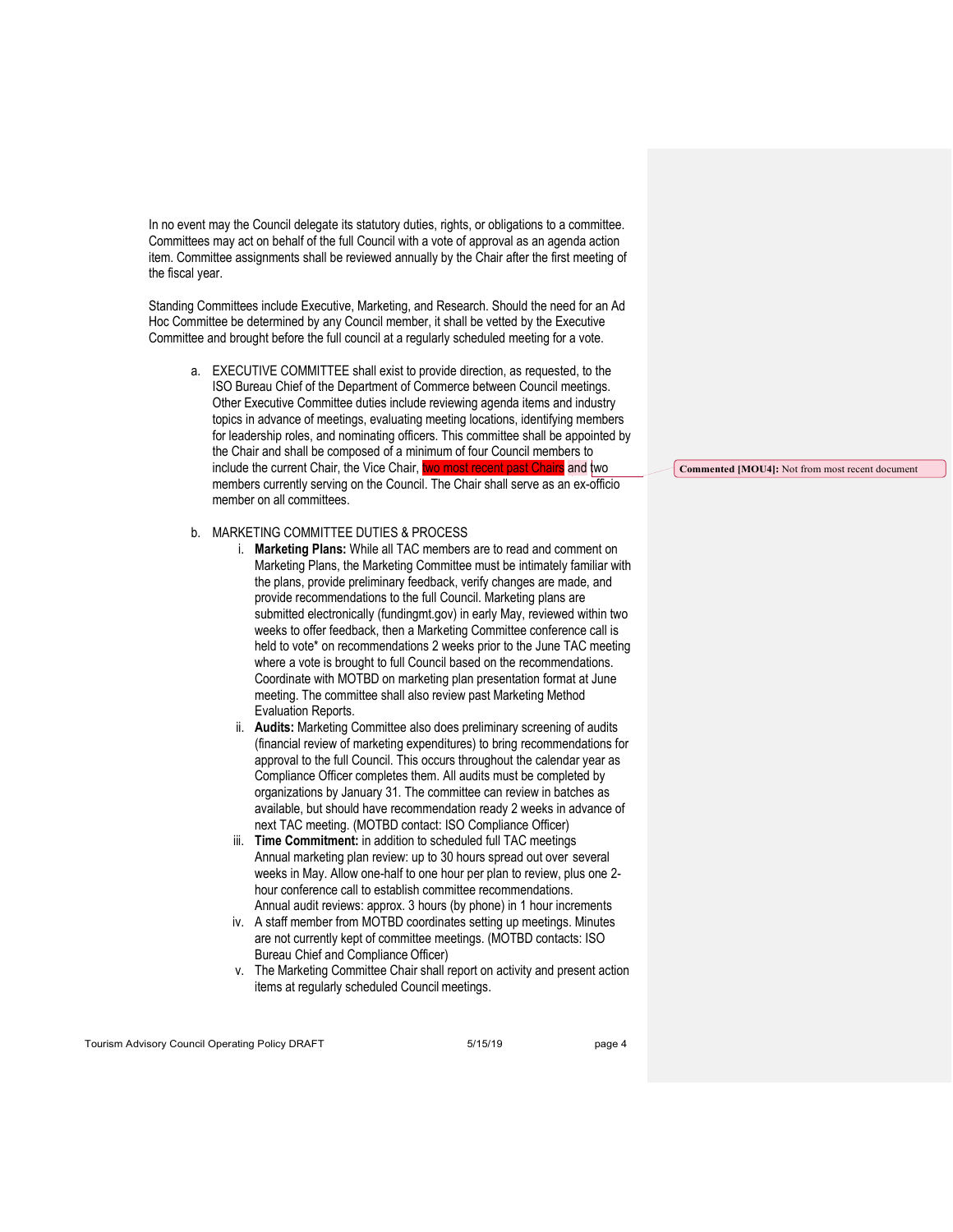*\*Votes require a motion, a second, option for discussion, call the question -- for recommendations as well as full Council. A majority of committee is needed on calls to establish a quorum, and votes pass with simple majority of attendees. Marketing Committee Chair leads the calls and the marketing section of the full Council meeting. Votes are recorded by MOTBD staff.*

#### c. RESEARCH COMMITTEE DUTIES & PROCESS:

- i. The Research Committee works with the Institute of Tourism & Recreation Research (ITRR) in reviewing possible tourism-related research projects and brings recommendations to the full Council. See annual committee list for at-large organization representatives, MOTBD, and ITRR participants. The Research Committee chair works very closely with ITRR.
- ii. Annual Research Projects Requests: Approximately 15 hrs. reading and prioritizing the annual list of requests, each September prior to the Fall TAC meeting. 3-hour in-person meeting at Fall TAC to review and narrow down project list. This process involves all committee members.
- iii. January Conference Call: ITRR provides budget for prioritized projects. Preparation requires about 1 hour of advance reading of the proposals plus +/- 2 hours on phone call to finalize Committee's project recommendations. The TAC members on the Research Committee will vote\* on recommended projects to bring to the full TAC at the First Quarter meeting for final approval by vote of full council.
- iv. Ongoing year-round: review of draft project reports prior to publication: approximately 1-2 hours per report with about 4-8 reports each year that require review.
- v. Every 4-5 years: Full day Research Retreat, either prior to scheduled TAC meeting or at U. of M. in Missoula, or other site as decided by ITRR and the Research Chair.
- vi. ITRR coordinates setting up meetings, as directed by Research Committee Chair. Minutes are not currently kept of committee meetings.
- vii. The Research Committee Chair shall report on activity and present action items at regularly scheduled Council meetings.

*\*Votes require a motion, a second, option for discussion, call the question. A majority of committee is needed on calls to establish a quorum, and votes pass with simple majority of attendees. Committee Chair leads the calls and the research section of the full Council meeting. Votes are recorded by Research Committee Chair and by ITRR.*

- d. **Rules & Regulations:** Every two years, the Marketing Committee is responsible for reviewing the Rules & Regulations for Regions and CVB's with input from representatives from the Reg/CVB organizations, staff and legal counsel to bring to the full Council for approval. A typical review may begin in January, a draft presented at First Quarter TAC meeting with final approval at Fall TAC meeting. This is subject to lengthy legal review before officially implemented. MOTBD staff must record changes on master document during discussions. (MOTBD contacts: ISO Bureau Chief, Compliance Officer, Legal Council)
	- i. Biannual rules/regs review: up to 40 hours spread out over several months.

Tourism Advisory Council Operating Policy DRAFT 5/15/19 5/15/19 page 5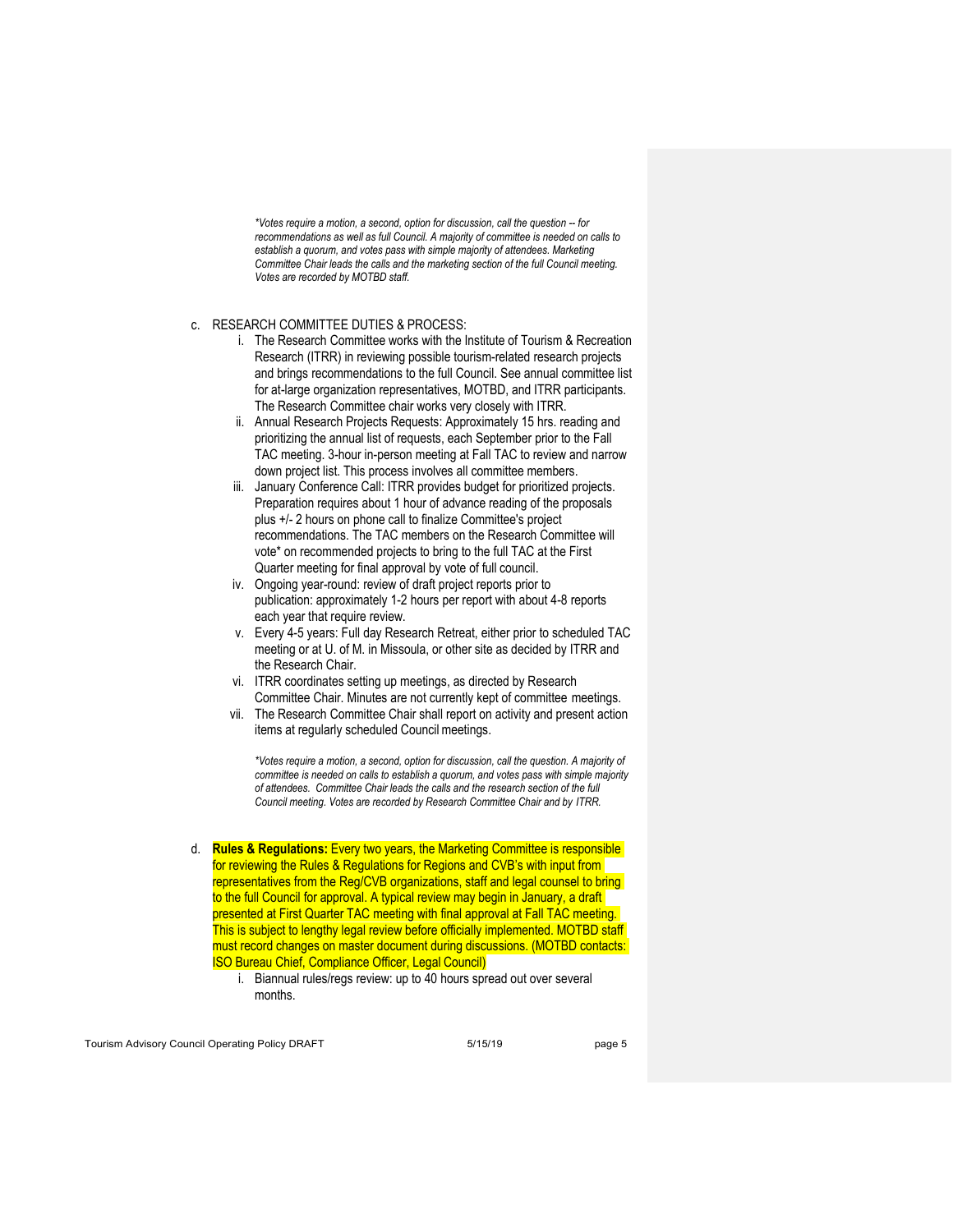- e. AT-LARGE COMMITTEE MEMBERS: organization representatives, MOTBD staff, and ITRR participants are welcome to participate and offer recommendations. (see annual committee list)
- f. INDIAN COUNTRY TOURISM: Meetings and activities TBD by Indian Country/State Tribal Economic Development. One Council member shall be appointed from Tribal Government.
- g. MONTANA HERITAGE COMMISSION: By code, one Council member shall apply to be appointed to the Montana Heritage Commission. Quarterly meetings determined by MHC. That TAC member shall provide reports at regularly scheduled meetings.
- h. TOURISM GRANT REVIEW: The Council shall have the option of participating in the selection process of Tourism Grants. Grant application cycle and review parameters determined by ISO.
- 9.8. **EXECUTION OF DOCUMENTS:** When legal documents are executed, the document shall be signed by the Chair, or in his or her absence, the Vice Chair, on behalf of the Council. Any and all other documents executed on behalf of the Council may be signed by Council staff or another member of the Council with the prior consent of the Council.
- 10.9. **MAINTENANCE OF RECORDS:** Council staff shall be responsible for the maintenance of any and all records of the Council. Records shall be kept at the Montana Office of Tourism and Business Development of the Montana Department of Commerce at 301 South Park Avenue, Helena, Montana, and shall be available for inspection during normal business hours.
- 11.10. **AMENDMENT OF OPERATING POLICY:** Amendments to this policy may be initiated by any member of the Council. Proposed amendments must be considered at a regular meeting and approved by a majority of the members present. All members of the Council shall be informed of any proposed amendments in writing at least seven (7) days prior to a vote being taken.
- 12.11. **CONFLICT OF INTEREST:** No member of the Council shall participate in any decision relating to contracts that affect his/her personal interests or the interests of any corporation, partnership, or association in which he/she is, directly or indirectly interested, or has any personal or pecuniary interest, direct or indirect, in the contract or the proceeds thereof. Enrolled membership in a tribe does not, in and of itself, constitute an interest in a contract or the proceeds thereof. As applied here, the term "participate" prohibits making motions, seconding motions, and voting.
- 13.12. **TESTIFYING AS A COUNCIL MEMBER:** The Council is not charged with advocating for or against legislation, a Council member desiring to advocate for or against legislation generally must do so as a private citizen on the member's own time on his or her own behalf. When advocating (testifying or lobbying) as a private citizen, the Council member is not entitled to compensation or travel reimbursement from the state.
	- a. On occasion, with approval of the Governor's Office, Council members may be authorized to testify for or against legislation that is within the Council's subject area. A request to the Governor's Office for approval of a Council member to testify in support of or against legislation on behalf of the Council requires a motion

Tourism Advisory Council Operating Policy DRAFT 5/15/19 5/15/19 page 6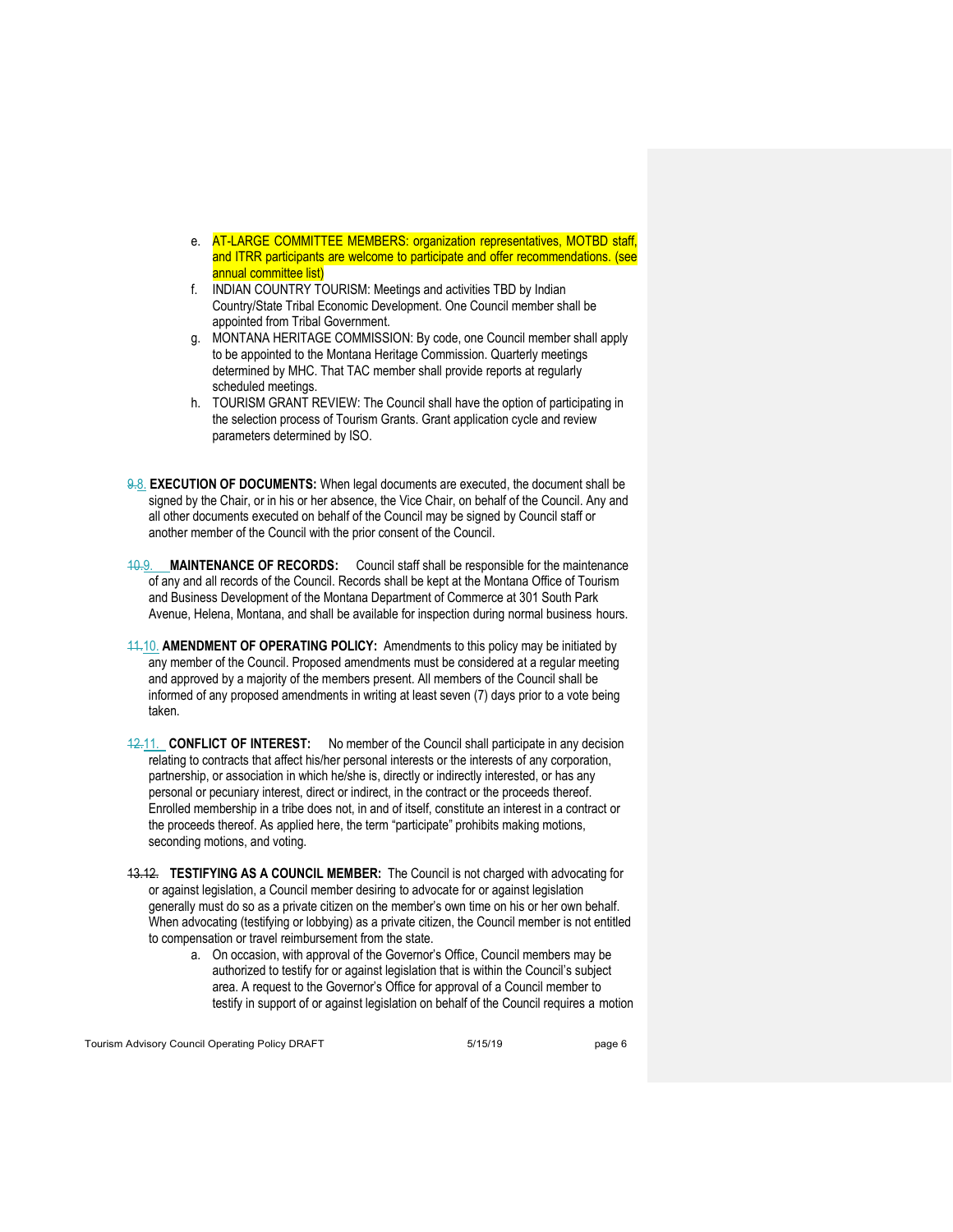passed by the Council. Once approved by the Council, the request to the Governor's Office must be made through the ISO Bureau Chief who will channel up to the Director of the Department of Commerce. The request for approval to testify can be made informally (e.g., staff can convey request by telephone or email to the Director, who in turn will communicate with the Governor's Office) and should explain why the legislation is important to the Council, the substance of the testimony, and how it impacts the Council's subject area.

- b. When authorized by the Governor's Office to testify on behalf of the Council, the member is acting in the performance of Council duties and is entitled to compensation and reimbursement for travel. Please refer any questions in this area to the Director of the Department of Commerce or the Department's legal counsel.
- c. Always remember that when a Council member testifies before a legislative committee, the member should expressly state whether he or she is appearing as a private citizen or on behalf of the Council.

14.13. **TRAVEL REIMBURSEMENT:** Council members serve without pay, however traveling for authorized purposes will be reimbursed accordingly.

- a. request State rates for LODGING or use the pre-arranged accommodations provided by staff. Individual will be reimbursed at actual cost, including taxes, up to State rate unless pre-approved by the process provided by ISO staff. If not preapproved, the Individual will be responsible for the overage between State rate and actual room rate. A receipt indicating paid in full is required from the lodging establishment.
- b. TRANSPORTATION by automobile is reimbursed at the established State mileage rate. Transit expenses require receipts.
- c. MEALS are reimbursed at a set per diem for morning, midday, and evening meals based on the length of time required for travel. See Travel Expense Form provided by staff for details and current State per diem rates. Travel advances are not permitted.
- d. OTHER EXPENSES without receipts are reimbursed up to the allowable amount determined by the State (see Rules and Regulations).
- 15.14. **PREVAILING LAW:** In the event of a conflict between any of the provisions or terms of these procedures and the provisions or terms of state law, statute, or administrative rules, the provisions or terms of state law, statute, or administrative rules prevail.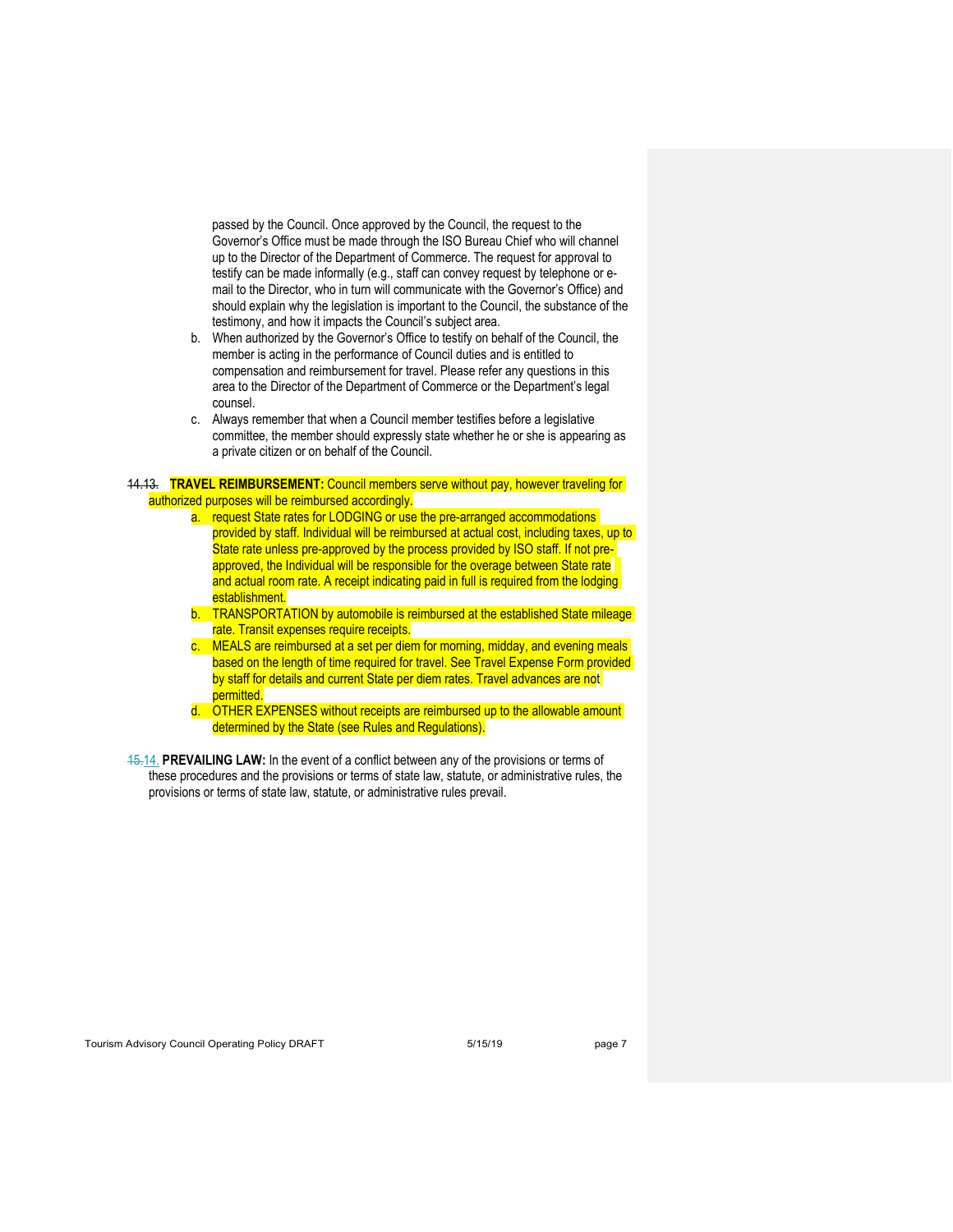## **Attachment B**

# **Summary of Draft Updates to April 2016 Rules and Regulations**

## **MCA 15-65-121 (2017)**

*Updated distribution percentage*

(2)(d) 64.4% to be used directly by the department of commerce;

(2)(f) 0.5% to the state special revenue account provided for in **[90-1-135](http://leg.mt.gov/bills/mca/title_0900/chapter_0010/part_0010/section_0350/0900-0010-0010-0350.html)** for use by the state-tribal economic development commission established in **[90-1-131](http://leg.mt.gov/bills/mca/title_0900/chapter_0010/part_0010/section_0310/0900-0010-0010-0310.html)** for activities in the Indian tourism region

## **2. DEFINITIONS/TERMS**

*Added*

**"Convention and Visitors Bureau" (CVB**) refers to a nonprofit corporation organized under Montana law and recognized by a majority of the governing body in the city, consolidated citycounty, resort area, or resort area district in which the bureau is located.

**"DMO"** refers to Destination Marketing Organization.

**"Indian Country Region"** refers to the tourism areas recognized as being historically associated with the seven federally recognized reservations in Montana and the Little Shell Chippewa tribe.

**"MCA" –** Montana Code Annotated (Legislative rules adopted into State Code)

**"Region"** refers to nonprofit tourism corporation or region organized under Montana law and recognized by the council as the entity for promoting tourism within one of several regions established by executive order of the governor.

**"Tourism Advisory Council"** as defined in MCA 2-15-1816 (Page 4)

*Updated*

**"Lodging Facility"** refers to a building containing individual sleeping rooms or suites, providing overnight lodging facilities for periods of less than 30 days to the general public for compensation. The term includes a facility represented to the public as a hotel, motel, campground, resort, dormitory, condominium inn, dude ranch, guest ranch, hostel, public lodging house, or bed and breakfast facility.

All lodging facilities are required to get a lodging facility use tax identification number.

See Administrative Rule 42.14.302 for [Who Must Pay the Tax](http://www.mtrules.org/gateway/ruleno.asp?RN=42%2E14%2E302) <https://www.mtrules.org/gateway/ruleno.asp?RN=42%2E14%2E302>

# **3.2 CHANGE IN ELIGIBILITY BASED ON COLLECTIONS**

Based on a quarterly review of lodging tax collections, recognized organizations that are at risk of dropping below the minimum collections required to receive funds will be notified by the TAC chair that they may become ineligible.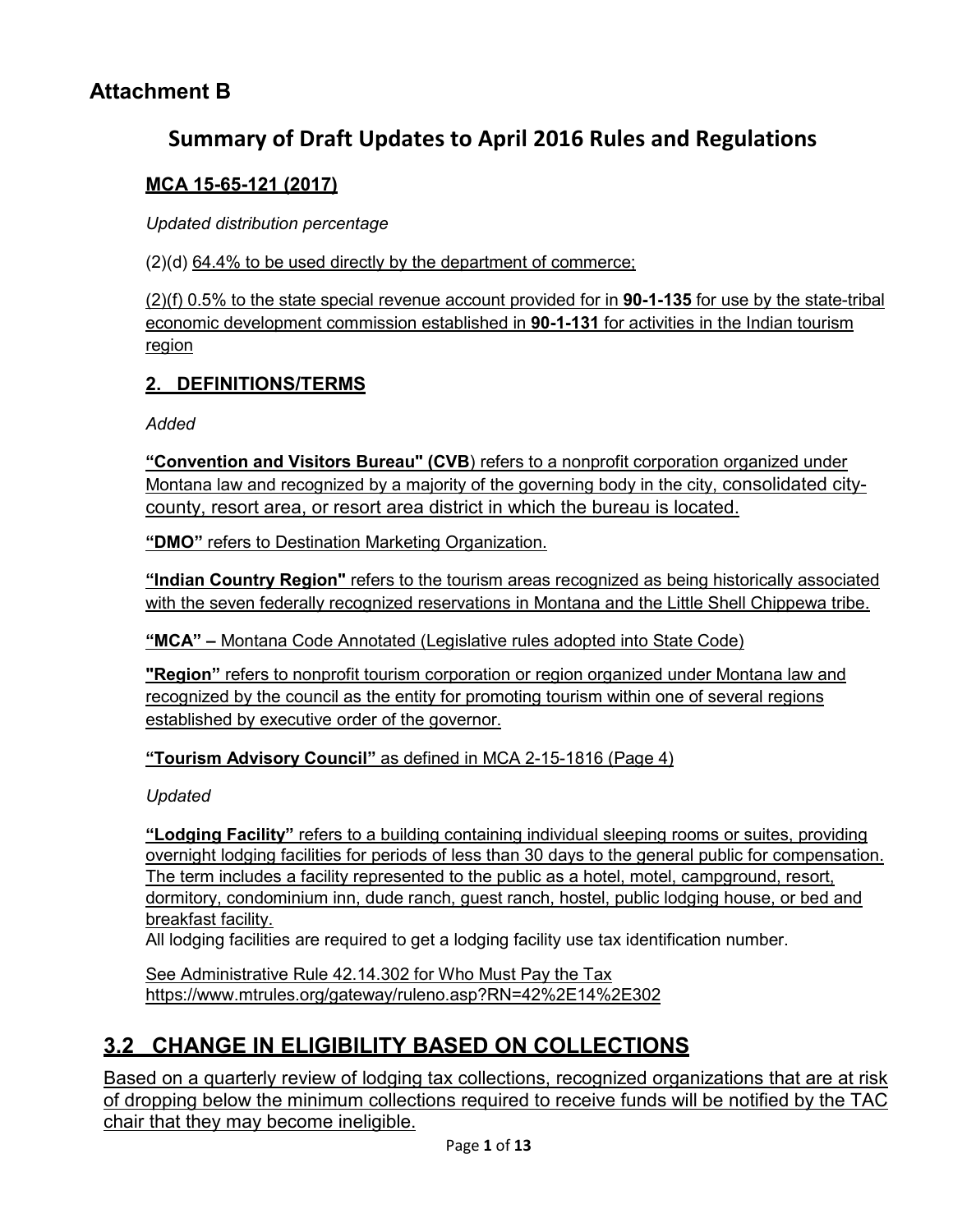The recognized organization may continue to execute their approved marketing plan and budget through the end of the fiscal year following the year in which they were eligible. This requires an amended contract with MOTBD and a vote of approval by the full TAC.

After one calendar year of failing to meet the minimum required collections, an organization will no longer receive funding. Notification of ineligibility will be provided by the TAC chair and MOTBD. Statute specifies that those funds must be allocated to the regional nonprofit tourism corporation in the region in which the city, consolidated city-county, resort area, or resort area district is located.

After meeting the minimum annual threshold of collections for one calendar year hence, the organization may re-apply for eligibility. Funds may not be disbursed until that entity has submitted an annual marketing plan to the council and that plan has been approved by the council.

## **5.1 MARKETING PLANDEVELOPMENT**

The annual marketing plan and budget shall arrive at the Department at least four weeks prior to the scheduled June Council meeting using the forms provided by the State.

# **5.2 KEYDATES**

The annual marketing plan and budget shall arrive at the Department at least four weeks prior to the scheduled June Council meeting using the forms provided by the State.

Organizations shall submit a quarterly report on forms provided to organizations during the months of July, October, January, and April. Reports shall be submitted within 20 calendar days.

All method evaluation information for the corresponding fiscal year should be reported for each marketing segment and method no later than January 1 of the next fiscal year unless the organization requests an extension in writing from the Department.

## **5.3 MARKETING PLAN REQUIREDDOCUMENTS**

These documents must be signed by the authorized representatives and submitted with the annual marketing plan.

- 1. Applicant's Certificate of Compliance
- 2. Application for Lodging Tax Revenue
- 3. Pledge of Understanding and Compliance & Signature to Submit

Additions or changes to marketing segments and methods may be submitted underthe signature of the executive director of a regional tourism or CVB organization if authorized annually to do so in writing by the president. This authorization is to be submitted with the annual marketing plan.

# **5.5 BUDGETOVERVIEW**

*Updated required information*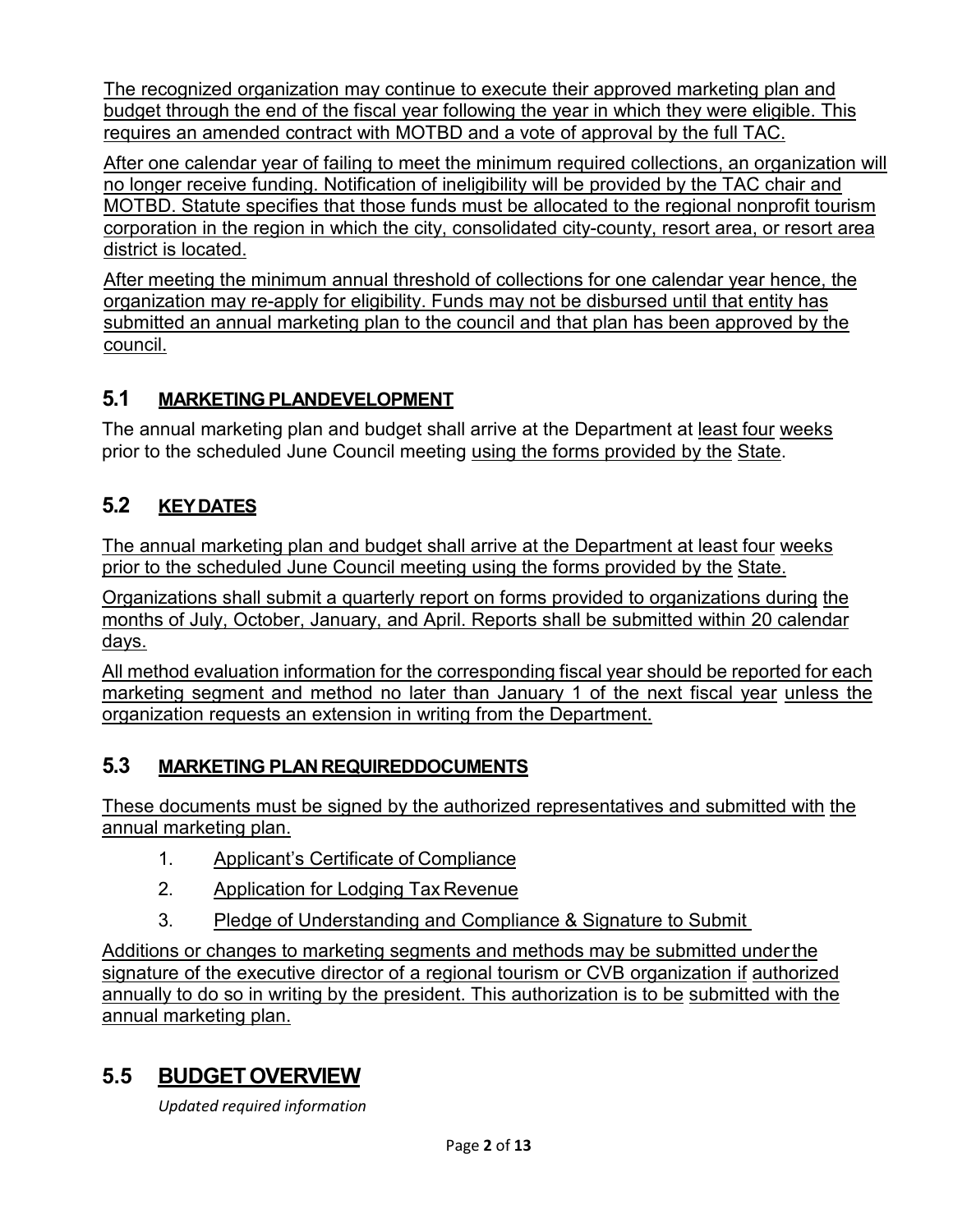- 1. Using the online application, provide a budget overview which includes the amount for each marketing segment and respective marketing method. (see Section 7.3 – Eligible Marketing Expenditures) Include administration in total budget. (see Section 7.5 – Allowable Administrative Expenses)
- 2. For the online application and marketing plan presentation in June, create one pie chart illustrating what percentage of your budget is being used in each marketing segment.
- 3. Increases in the overall budget and additional marketing methods must be approved by the TAC Marketing Committee on behalf of the full council prior to any expenditure. Approved budget increases by the Marketing Committee willbe reported to the full Council at the next scheduled meeting.
- 4. Moving approved budget amounts between line items is allowed.
- 5. See Section 10 Fund Management & Fiscal Responsibilities for more detail and quarterly financial reporting requirements.

# **6. MARKETING SEGMENTS, STRATEGY, METHODS, BUDGETS, AND EVALUATION**

*Moved from Section 8 and added evaluation information*

All Marketing Methods Used Shall:

- $\circ$  Use the applicable online marketing plan tool.
- $\circ$  At a minimum, adhere to the requirements found in Appendix C. If it is an entirely new method, the council may set requirements.
- $\circ$  Support the marketing plan. Approval may be denied by the Council if it is not perceived to do so.
- $\circ$  Be approved by the Council prior to the expenditure of lodging tax funds.

*Added 'Meetings & Conventions'*

### **Marketing Segment**

- Consumer Leisure
- Publicity
- Groups/Meetings & Conventions
- Events
- Film
- Marketing Support

#### *Added 'and marketing'*

## **Strategy and marketing methods See Appendix C for examples and requirements**

Narrative describing your strategy.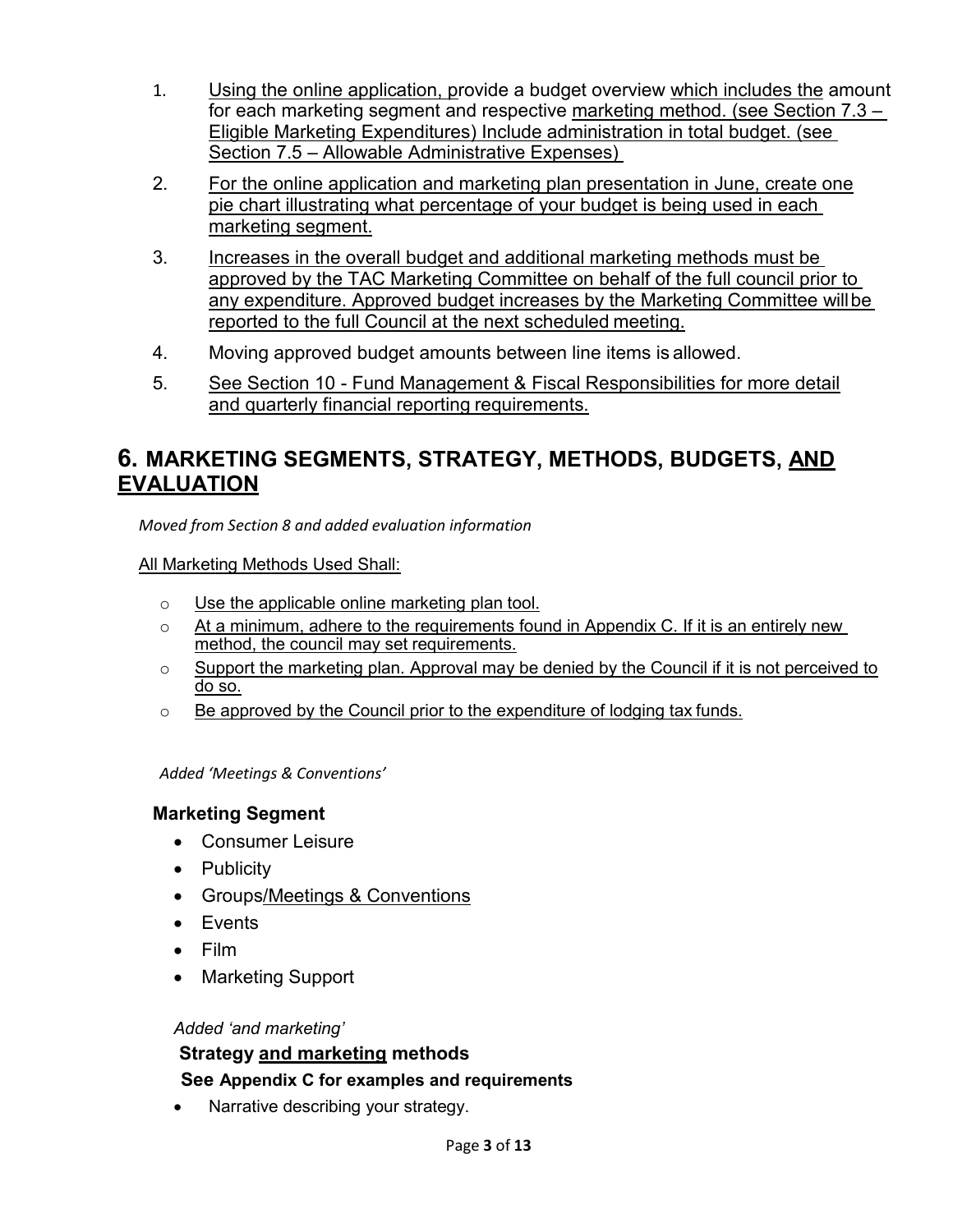- Describe supporting research/statistics to the extent it's available.
- How do you plan to measure success? (Include baseline information if applicable.)
- Methods used to implement strategy.
- Provide a brief rationale and estimated budget for each method used.

### **Marketing Method Evaluation**

*Updated required pie chart* An updated budget comparing budget amounts versus actual expenditures for each marketing segment and method.

## **6.3 BUDGET**

For each marketing method used provide the amount budgeted using bed tax funds and amount budgeted using non-bed tax funds. Including the amount of non-bed tax budgeted funding is optional.

## **6.4 MARKETING METHODEVALUATION**

- 1. Did you meet your objective was your strategy successful?Yes/No Explain (Refer to Appendix B).
- 2. An updated budget comparing estimated budget amounts versusactual expenditures for each marketing segment and method.
- 3. Any additional requirements requested by the Council or Department in writing shall be met by the organization.

# **7.3 ELIGIBLE MARKETING EXPENDITURES**

- 1. Webpage/website development including hosting fees.
- 2. Domestic and international advertising campaigns including but not limited to print, digital, broadcast, out-of-home and social media.
- 3. Marketing plan development including strategic planning and brand development. Strategic planning is a systematic process of envisioninga desired future and translating this vision into broadly defined goals or objectives and a sequence of steps to achieve them.
- 4. Market research, which may include conversion studies and focus groups; industry experts; outreach and educational entities such as Voices of Montana Tourism.
- 5. Content Development including and not limited to Film/video writtenand digital content and related promotion.
- 6. Direct mail and digital promotion campaigns including developmentand distribution costs.
- 7. Public Relations and earned media.
- 8. Publicity and marketing personnel costs can include gross wages for hours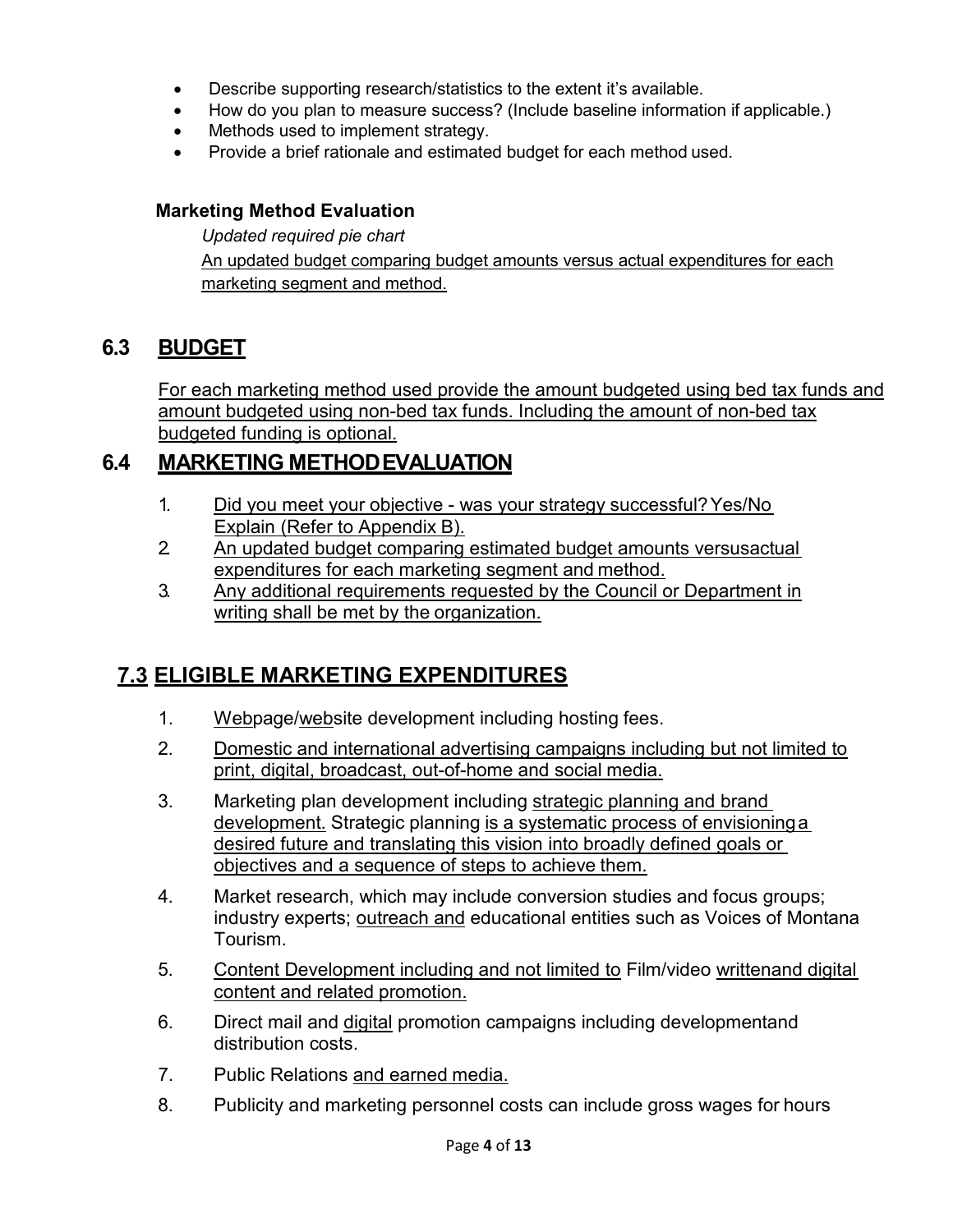worked and employer state and federal taxes.

- 9. Familiarization Tours commonly known as FAM Trips are trips organized by travel providers (can be a Tour Operator, an Airline, a Hotel Chain, a Tourism Board or other DMOs representing a Destination, etc.) with the purpose of educating about their products & services and promoting them.
- 10. Consumer travel or travel trade shows including promotional items.
- 11. Marketing display.
- 12. Solicitation to businesses or groups for conventions, events andmeetings in Montana.
- 13. Convention and/or event subsidies.
- 14. Special events promotion.
- 15. Visitor information center (VIC) staffing, State liability insurance for volunteers and signage.
- 16. State sponsored VIC staff training. DMO approved customerservice training.
- 17. Computer and audio-visual equipment for implementation of a marketing method.
- 25. Membership for Destination International or similar destination marketing industry recognized programs.

## **7.5 ALLOWABLE ADMINISTRATIVEEXPENSES**

25. VIC seasonal enhancements/beautification such as planter boxes.

## **9. BIDDING AND REQUEST FOR PROPOSAL (RFP) PROCESSES**

*Changed Bidding and RFP requirements to match State requirement*

#### **1. Small Purchases \$0 - \$5,000**

No competitive selection required and sole source without justification is appropriate, although a program may want to try and get some quotes in order to get the best price and product The Total Contract value can not exceed \$5,000

| 2. Limited Solicitations                                                               | <b>Services</b> | \$5,001 - \$25,000 |  |
|----------------------------------------------------------------------------------------|-----------------|--------------------|--|
|                                                                                        | Goods           | $$5,001 - $50,000$ |  |
| Limited solicitation required – minimum of 3 written bids or responses. See Region/CVB |                 |                    |  |
| Resource Page for example                                                              |                 |                    |  |
| $\sim$ $\sim$                                                                          |                 | *** ***            |  |

### **3. Formal Competition (RFP) Services over \$25,000**

Organizations, which annually pay costs for individual services of more than \$25,000, are required to select an agency or individual by a request for proposal (RFP) or bid process.

## **4. Goods purchased over \$50,000**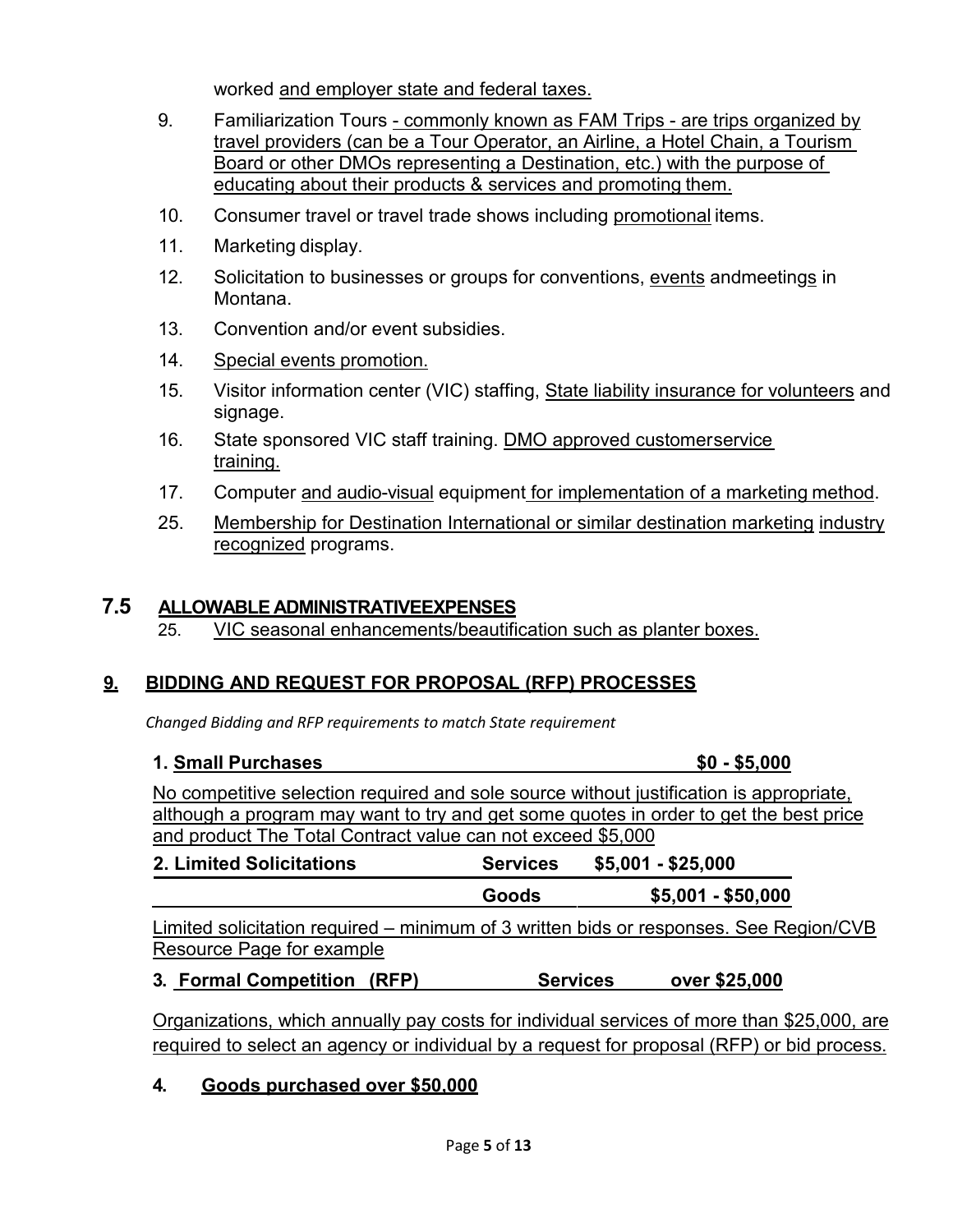Goods purchased over \$50,000 must follow the bidding process and receive full TAC approval prior to expending any funds.

## **10. FUND MANAGEMENT & FISCAL RESPONSIBILITES**

#### **10.1 DISBURSEMENT OF FUNDS**

Funds are released only for the total amount of Council-approved marketing segments and methods. All available funds not committed to approved marketing segments or methods are held at the Department for the organization until the funds are allocated to marketing segments or methods.

Funds are disbursed quarterly to all eligible organizations who have a Council approved annual marketing plan and budget. and are based upon approved budget and available new revenue collected.

### **10.2 BUDGET/FINANCIAL REGULATIONS**

#### **10.2.1 GENERAL**

Organizations shall retain at the organization office all original receipts and invoices related to approved marketing segments and methods (as required in the annual contract). Expenditures, which cannot be substantiated by receipts, with the exception of per diem, are subject to repayment by the organization.

#### **10.2.4 BUDGET INCREASES**

Upon notification of increased revenue, organizations may increase the current approved budget not to exceed the allowable percentages outlined in the allowable Administrative, Opportunity and Cooperative Marketing methods. A review and a recommended action will be given by the Marketing Committee on behalf of the Council. Approved budget increases by the Marketing Committee will be reported to the full Council at the next scheduled meeting.

## **11.7 AUDIT**

5. Review of supporting information for Limited Solicitation for Bids and RFPs to verify adherence to Regulations.

## **12. BOOKKEEPING REGULATIONS**

6. Provide itemized receipts for expenses. In rare cases such as baggage fees and fuels charges, the itemized charge on the credit card statement is considered a sufficient invoice for reimbursement. It shall list the company name, amount, and the services provided. Original hotel receipts are required. Up to the state allowable of \$24.99 in un-receipted expenses is allowable per day -- for example cab/taxi fare, set up assistance costs, tipping for food and beverage, housekeeping, baggage handling and guides -- if it's under the state allowable in un-receipted expenses a receipt is not needed; over the state allowable in unreceipted expenses requires a receipt. Every un-receipted expense shall be itemized with the amount. Maximum daily amount is subject to change. Please contact Montana Office of Tourism and Business Development for current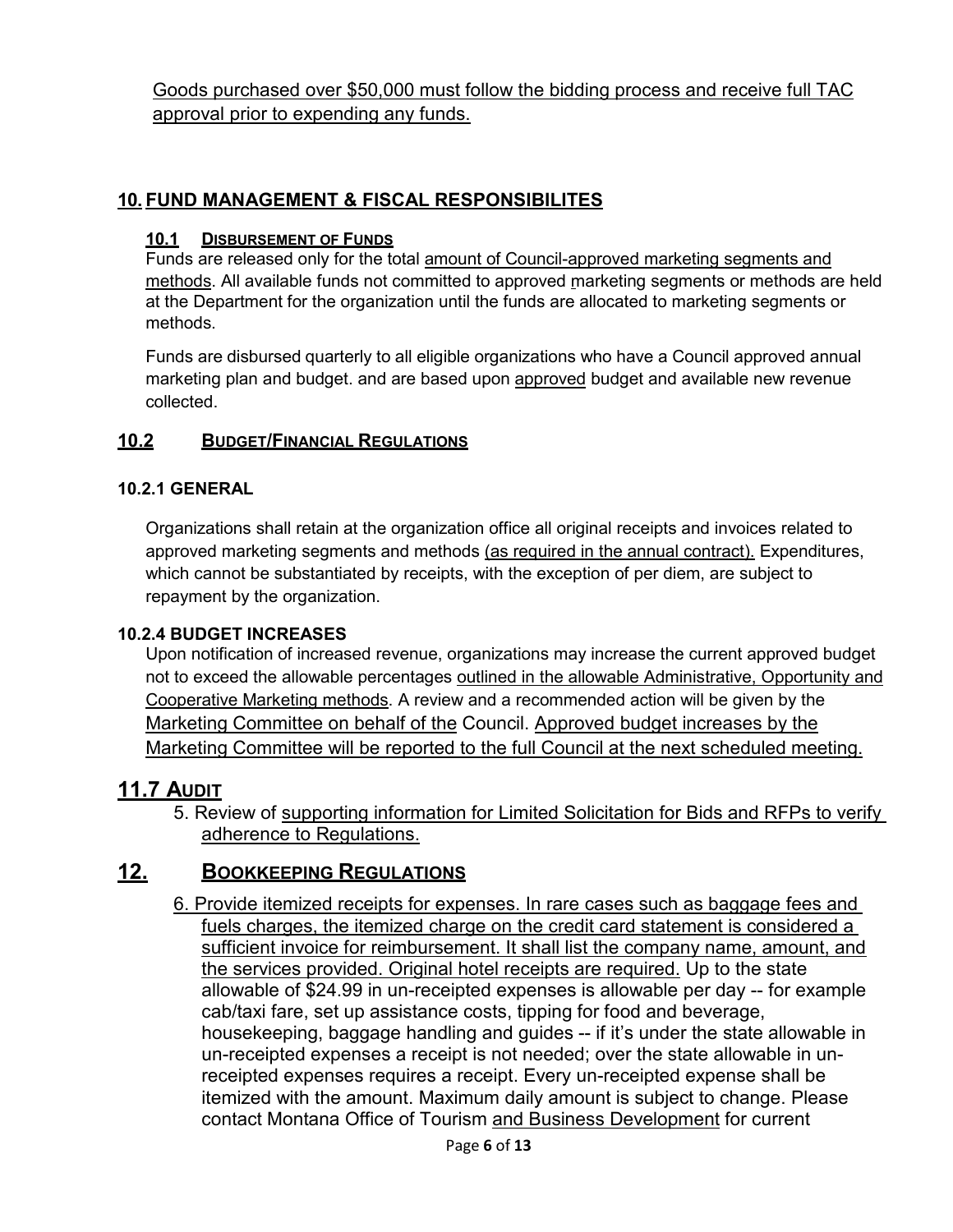allowance.

- 8. International travel meals and lodging are reimbursed at full rate with reimbursement in US dollars. Itemized receipts for international travel are required.
- 1. Invoices need to separate out all costs associated with the marketing method including production, placement, shipping costs as examples. For example - you get a request for photos and use Fed Ex to send out. Your Fed Ex expense isnot allowable within the approved marketing method because shipping and postage were not requested, however the charges are is eligible under administration or postage.

2. Ad agency services – provide detail of services provided. If agency is paid hourly provide detail of service provided for work period. If paid by retainer provide list of services provided during the billing period. (this information is also required as part of the evaluation process).

# 13. APPENDIX A – VISITOR INFORMATION CENTERS

Our purpose is to create a valuable and positive experience for the visitor.

Duties considered part of travel counselor manager/staffing funded with bed tax dollars may include but are not limited to:

- 1. Responding to tourism inquiries in an appropriate manner.
- 2. Compiling, inputting and disseminating data where appropriate regarding information on visitors, calendar of events, local hotels & other tourism businesses.
- 3. Making lists of businesses to contact about tourism concerns.
- 4. Researching information for guests.
- 5. Ordering / storing / stocking brochures and maps from attractions/hotels, etc.
- 6. Maintaining the VIC area.
- 7. Conceiving / developing area wide tours and support materials for same.
- 8. VIC scheduling / payroll.
- 9. Participation in organization-approved hospitality and tourism customer service training and familiarization activities.

VIC staff should be knowledgeable of resources available for sharing and distribution of information relating to travel conditions and activities within their area and the state of Montana.

# **APPENDIX B**

## **MARKETING SEGMENT EXAMPLES**

**14.1 Marketing Segment: Consumer**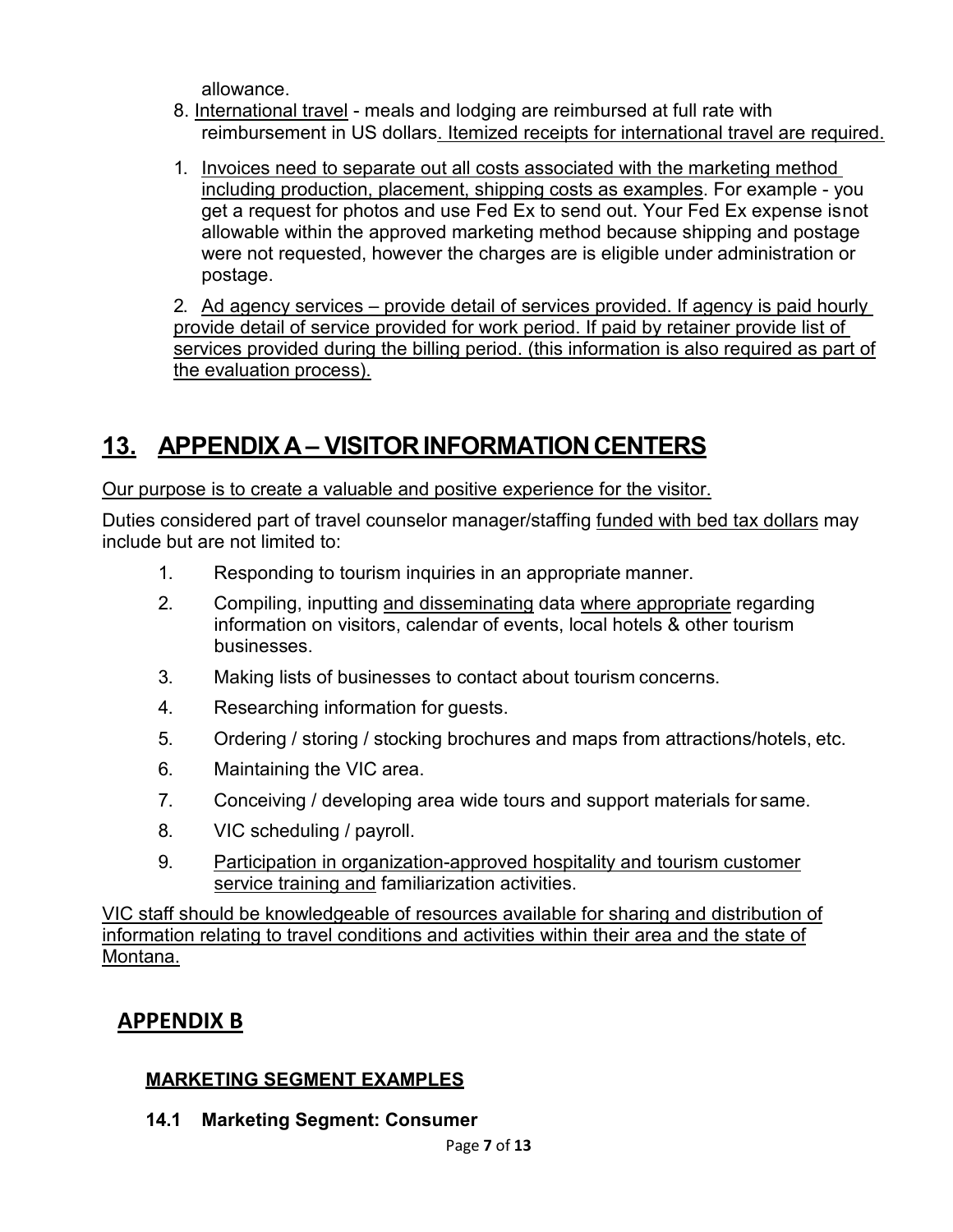**Examples** 

• Print, digital and multi-media marketing

### **14.2 Marketing Segment:EarnedMedia&Publicity**

Examples:

- PR/Communications Personnel
- Reactive Media
- Proactive Media/FAM Trips

## **14.3 Marketing Segment: Group Marketing**

Group Tours & Meetings and Conventions

Group Tours & Meetings and Conventions

Examples:

- Web site development/Updates
- Trade Shows
- FAM Trips
- Print, digital and multi-media marketing
- Social media
- Sponsorship

### **14.4Marketing Segment: Events**

**Examples** 

- Broadcast media
- Print, digital and multi-media marketing
- Social media
- Sponsorship

#### **15. APPENDIX C - MARKETING METHODAND EVALUATION REQUIREMENTS**

*Collaborative Marketing Methods have been moved to the beginning of this section*

- *Opportunity Marketing,*
- *Cooperative Marketing*
- *Joint Ventures*

#### *All Marketing Methods have the updated evaluation requirement language inserted* Evaluation Requirements

1. Assess the results of this method and explain whether you will or will not continue using this marketing method and why.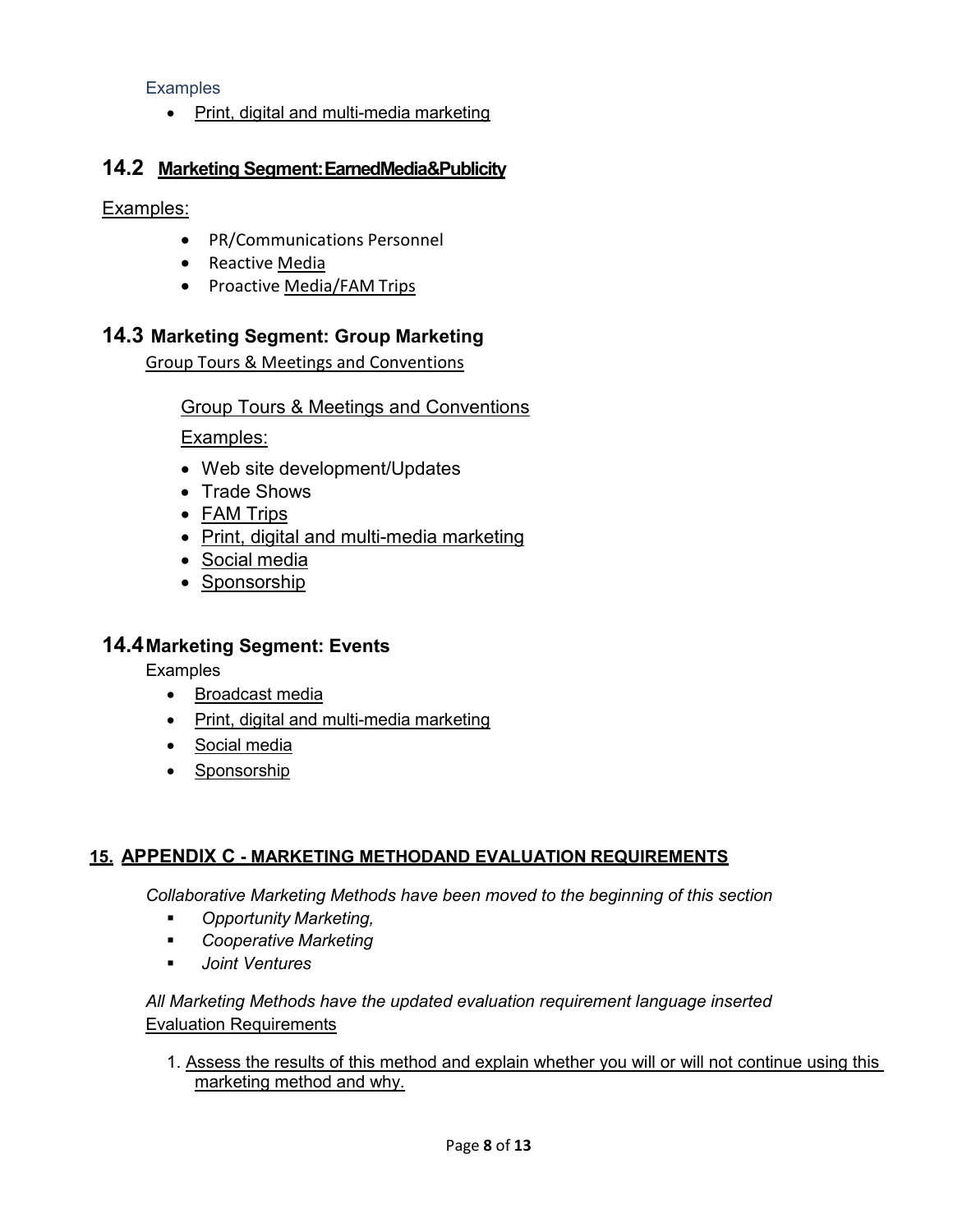## **15.2.1 Digital Development (online, website, mobile)**

## Method Requirements

- 1. A minimum of three bids or an agency of record previously selected by the RFP process need to be obtained for digital projects that are over \$25,000 prior to awarding a project to a vendor. In addition to the price quotations, the vendorwill be required to provide the Web addresses for at least two other completed projects (this will allow an evaluation of the quality of work to be performed).
- 2. Digital projects that are specific to categories such as film and conventions can list only businesses that service those categories. If a lodging facility fits within these categories and is not listed, the organization shall have documentation that the facility chose not to be listed.
- 3. Since the law states that revenue shall be used for "tourism promotions and promotion of the state as a location for the production of motion pictures and television commercials," Digital projects shall only include activities and services that are beneficial to tourism promotion and film production/promotion as determined by the Marketing Committee. However, membership listings are allowable.

## **15.2.2Digital Content Marketing Electronic/Digital Material (Digital Newsletters/OnlineAdvertising)**

Examples include:

- Display Advertising visual ads that appear on third party websites
- Social Media Advertising paid and organic
- Search Engine Marketing and Optimization (SEM/SEO) –paid/organic keywords
- Native Advertising sponsored content
- Remarketing/Retargeting
- Video Advertising
- **Email Marketing**

Database Development and Management

## **15.2.3SocialMedia**

Method Requirements

Social media campaigns must include measurable means to evaluate, including goals based on metrics such as number of followers in audience, engagement (likes, shares, mentions views), impressions, subscribers, readership and unique views.

Examples include:

- Social networking (Facebook, LinkedIn, Google+).
- Microblogging (Twitter, Tumblr).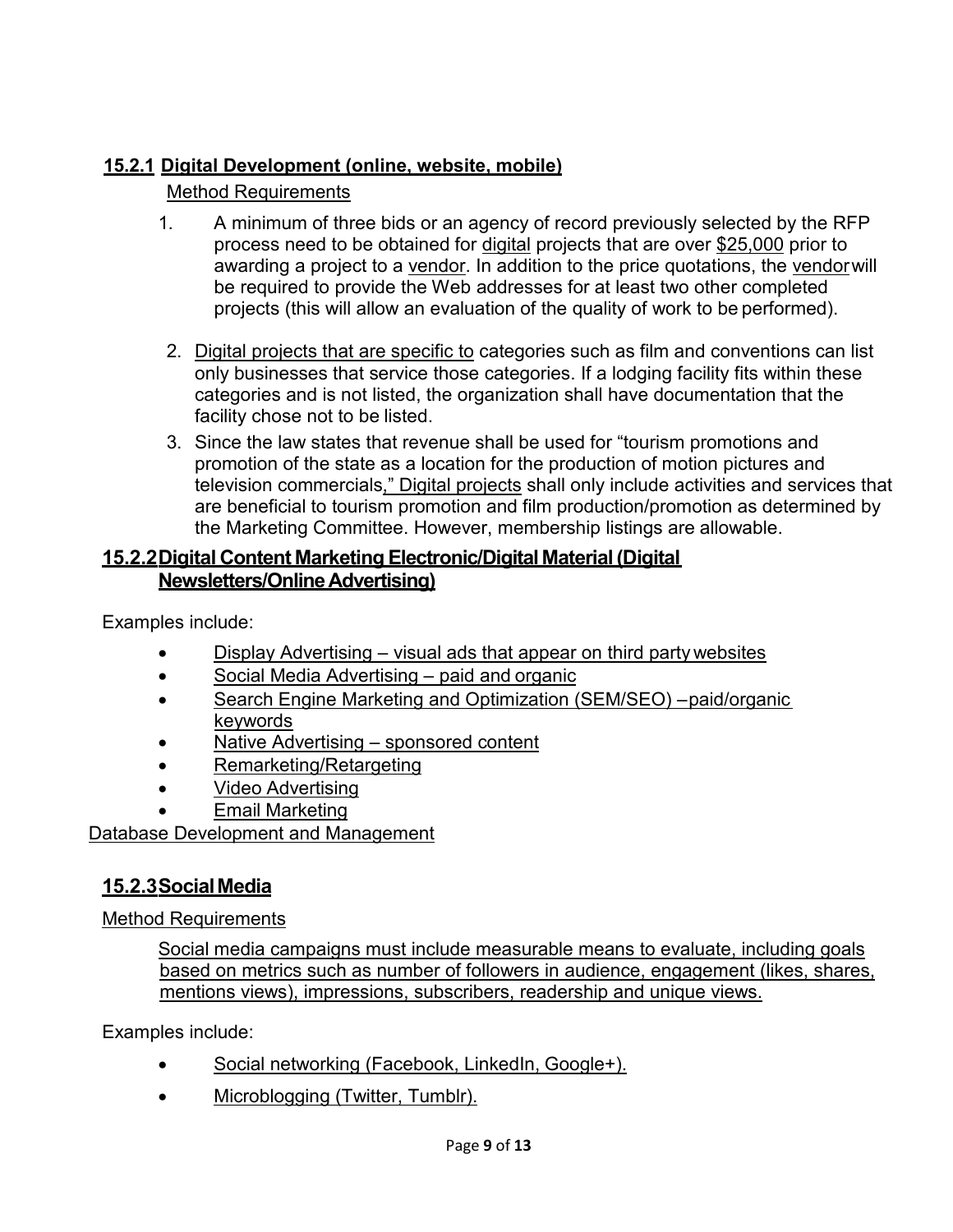- Blogging (Organization branded and maintained blog).
- Photo sharing (Instagram, Snapchat, Pinterest).
- Video sharing (YouTube, Facebook Live, Vimeo).

Evaluation Requirements:

- 1. All social media shall be evaluated by the means outlined in themarketing plan.
- 2. How does using the social media channel/site extend your marketing reach?
- 3. Assess the results of this method and explain whether you will or will not continue using this marketing method and why.

## **15.2.4 Film and Television ProductionandPromotion**

Examples include:

- 1. Film location and production
- 2. Trade shows
- 3. Film and television project development and promotion
- 4. In-film inclusionsponsorship/subsidy

Method Requirements:

- 1. Montana, spelled out in its entirety, shall appear at first glance on allvisual media and shall be stated on the sound track.
- 2. Distribution plan shall be included inmethod.

Evaluation Requirements:

- 1. One copy on file at organization office.
- 2. Film location project description, production company, impact tolocal community, if known.
- 3. Number of attendees at trade show/film promotion event.
- 4. Qualification of contacts by level of interest in Montana, your region or community. Was this a joint venture with Montana Film Office? If so, give a brief summary.
- 5. Viewership and distribution of film project direct and indirectincluding earned ad value, if know.
- 6. Assess the results of this method and explain whether you will or will not continue using this marketing method and why.

# **15.2.14 PortableMedia**

Method Requirements:

1. Portable Media duplication costs of less than \$5,000 are exemptfrom bidding requirements.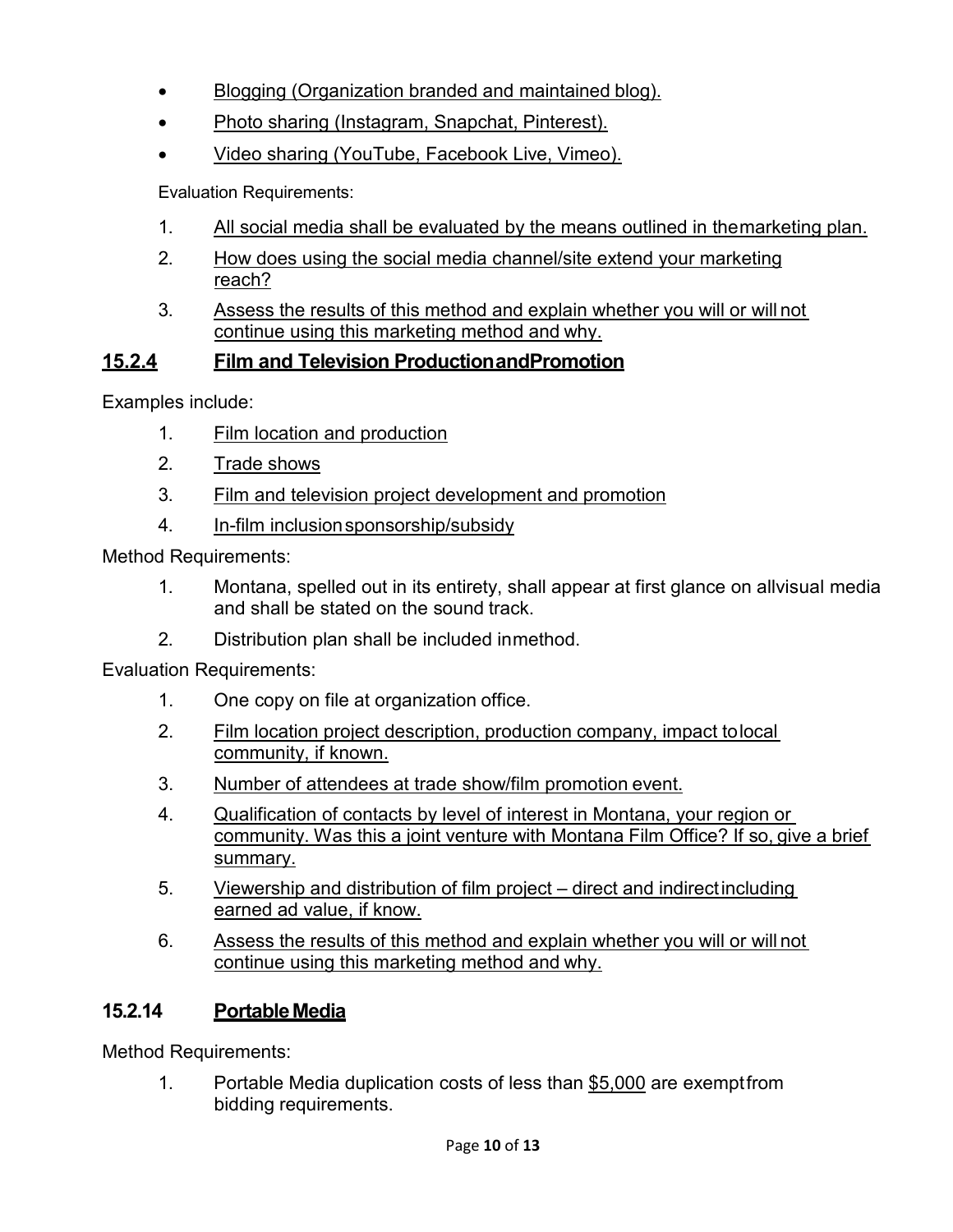- 2. Montana, spelled out in its entirety, must appear in the file name of themedia device or introductory file of portable media content.
- 3. Any portable media which contains paid advertising must maintain a ratio of at least 50% or more editorial versus 50% or less advertising. Any revenue earned from ad sales on a lodging use tax funded project must first be applied towards the lodging use tax cost of that project.

Evaluation Requirements:

- 1. One final product of the portable media shall be retained on file at the organization.
- 2. All portable media shall be evaluated by the means outlined in the marketing plan.
- 3. Assess the results of this method and explain whether you will or will not continue using this marketing method and why.

## **15.2.16 Publicity**

**Evaluation Requirements** 

- 1. List of press releases, pitch sheets and/or samples.
- 2. List of earned media received.
- 3. One final product to be kept on file at the Organization. When possible, include links to online stories, articles and social media posts.
- 4. For reactive press trips provide list of media including the name of media and/or digital influencer, Include the assignment if available.
- 5. Assess the results of this method and explain whether you will or will not continue using this marketing method and why.

## **15.2.17 Publicity/MarketingPersonnel**

Method Requirements:

- 1. Up to date Job Description.
- 2. If an individual is compensated with lodging facility use tax funding for an administrative position and the publicity/marketing personnel position concurrently:
	- 1. Compensation must be made on an hourly basis for administrative duties and publicity/marketing duties.
	- 2. At the end of each pay period, to the payroll invoice,each organization is required to:
		- Attach a payroll summary showing the breakout of hours worked on administrative tasks versus publicity/marketing tasks during the pay period.
		- Attach a publicity/marketing report which includes the days or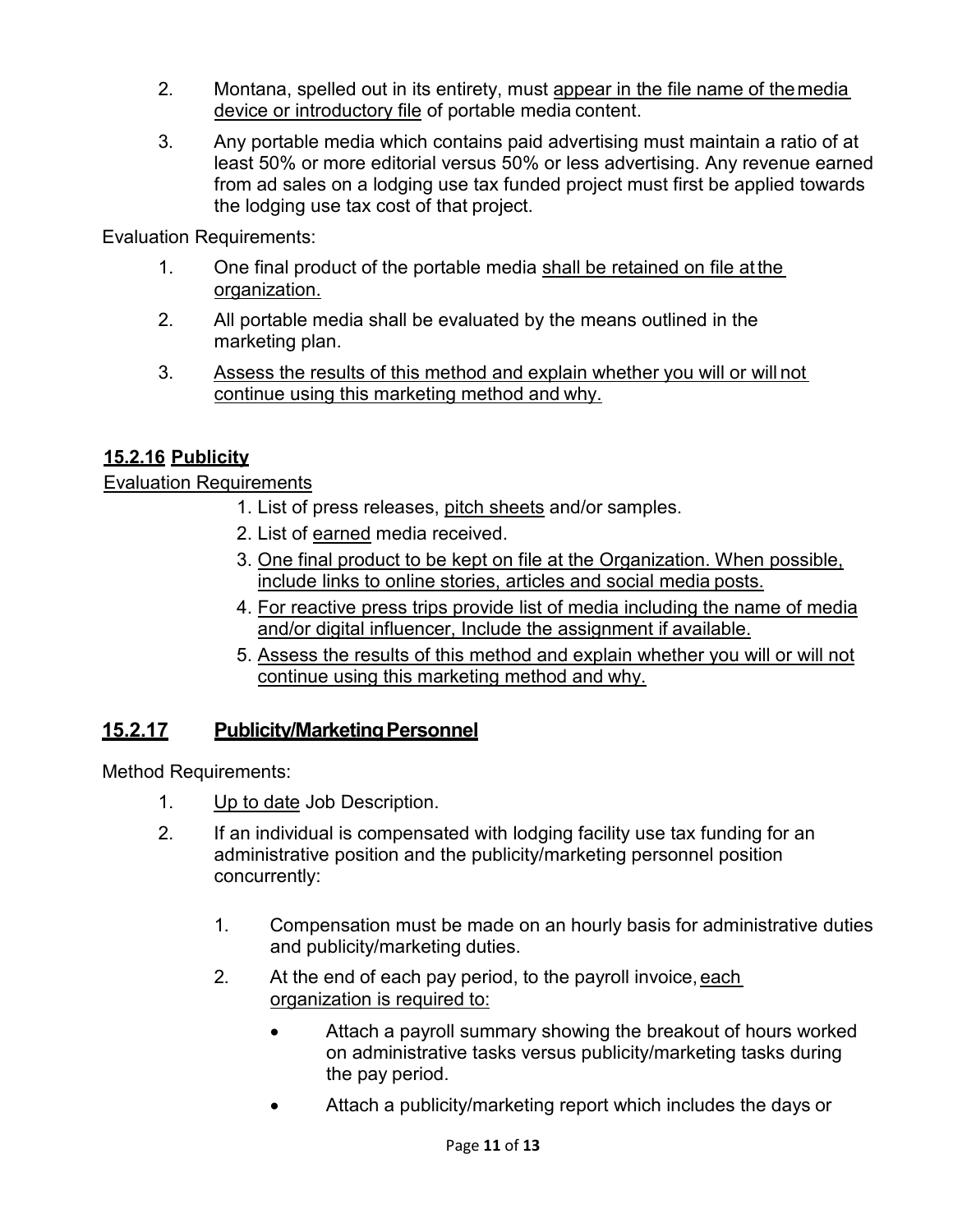date ranges and number of hours worked and duties performed during the pay period.

## **15.2.19 Visitor Information Centers (VIC)**

Method Requirements

4. The VIC will be responsible for an evaluation at the end of the staffing period if they wish to apply for funding in the future. Funding may be reduced or denied the following year based upon program evaluation with a full summary detailing the circumstances around the decision.

## **15.2.20 Customer Service Training**

Method Requirements:

Must be State sponsored VIC staff training or DMO approved customer service training.

### **15.2.21 ConventionPromotion and/orEvents Recruitment**

Method Requirements:

Lodging facility use tax revenue can be used for the recruitment of conventions and events including those originating within the State of Montana.

## **15.2.22 Convention and/orEventSubsidies**

Method Requirements:

- 1. Funds may be allocated if the RFP for the convention or event states a subsidy is a requirement for hosting the convention/event. If a subsidy is not a requirement for an RFP funds may only be used to subsidize groups originating out-of-state. Funds may not be allocated if a subsidy is not a requirement for an in-state RFP. Specifications shall be identified in the organization's RFP or stated on their letterhead.
- 2. Direct cash subsidy to an organization and/or purchasing of alcohol is not allowable.
- 3. Funds may only be used to support convention and/or events whichhave been provided an inclusive listing of those properties within the identified geographic collection area.
- 4. Funds are available to support Montana conventions and/or events for attendees outside a 100-mile radius of the bidding city. (Examplesinclude MT school sports tournaments and state organization conferences.)

Method Requirements:

5. Funds may be allocated if the RFP for the convention or event states a subsidy is a requirement for hosting the convention/event. If a subsidy is not a requirement for an RFP funds may only be used to subsidize groups originating out-of-state. Funds may not be allocated if a subsidy is not a requirement foran